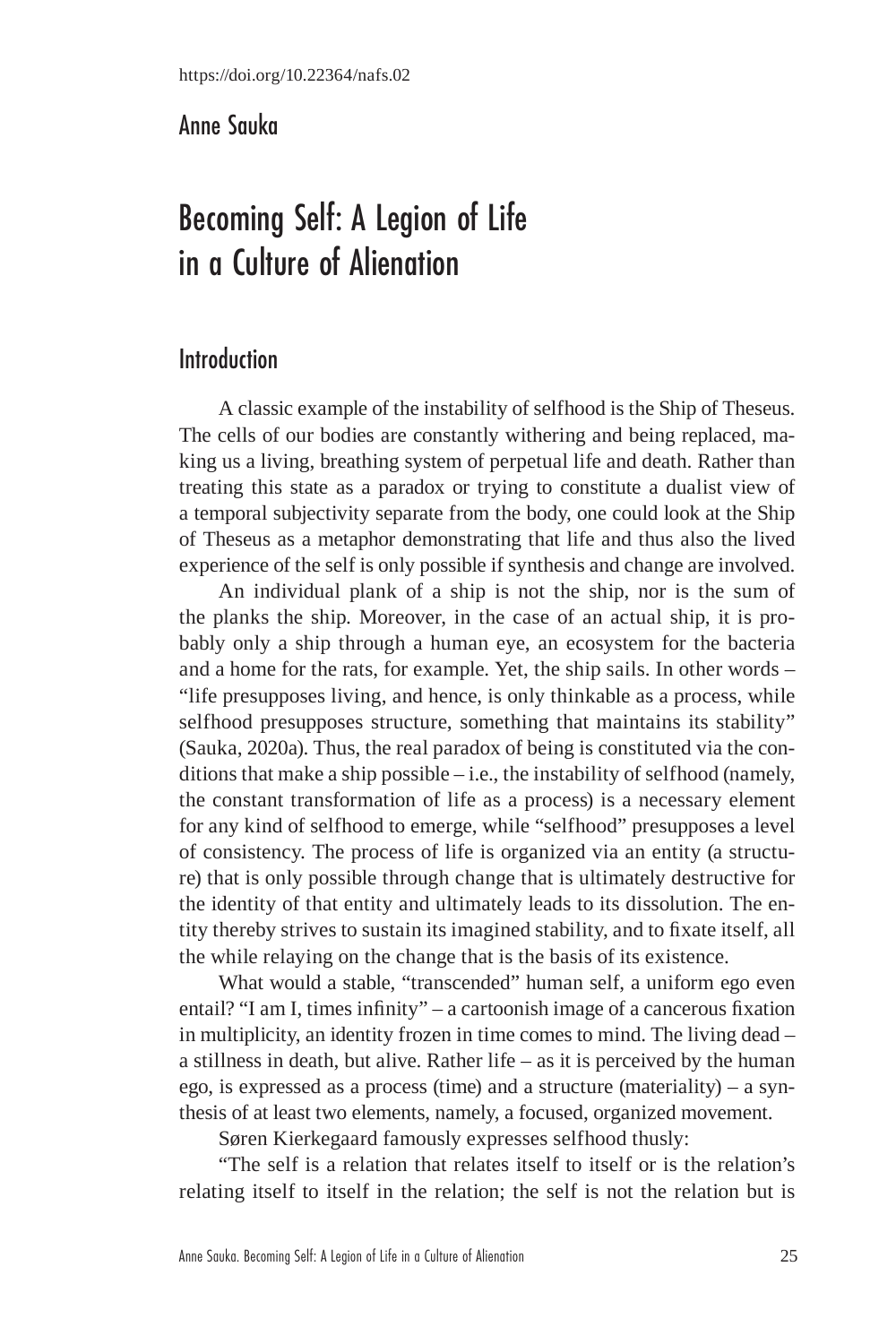the relation's relating itself to itself. A human being is a synthesis of the infinite and the finite, of the temporal and the eternal, of freedom and necessity, in short, a synthesis. A synthesis is a relation between two" (Kierkegaard, 1980, 13).

Synthesis and process always presuppose certain elements. The building blocks of life – a flesh, materiality that functions as an anchor, a locus for the ever-emerging, temporal, historical self.

This article aims to articulate selfhood in terms of a carnal body that functions as a locus for the conception of a historically construed yet material ontological disposition of the human being. It is presumed that such conceptualization enables a materially embedded genealogy of the present, which surpasses the boundaries of a dualist distinction of organic and inorganic "realm of life" and a "realm of things", rather situating the dichotomy of life and death within an ontologically embedded character orientation of a self or a culture.

This character orientation is expressed through the *having* and *being* modes of existence conceptualized by Erich Fromm – an ardent humanist thinker, whose descriptions of alienation and capitalism allow viewing the ontological considerations of carnal existence in a social and ethical context. Restated as *becoming,* the mode of *being* represents life as movement and perpetual change, whilst the mode of *having* is directly linked to the societal alienation as *deprivatization* and *eugenization* of the body.

Throughout this article I argue from a position sympathetic to the new materialist ontology, characterized by *immanence –* such that is employed by Gilles Deleuze and Rosi Braidotti, and influenced by Baruch Spinoza, Friedrich Nietzsche, and Henri Bergson<sup>1</sup>. This framework proposes immanence of existence, and the entanglement of social constructs, history, and materiality in meaningful materiality (as will be presented in the second section, via the analysis of a meaningful, senseful carnality) and allows to investigate the ontological situation of humanity genealogically, by ingraining meaning in the flesh (Sauka, 2020b; 2020c), and, with it, discontinuity and meaning in materiality itself, conceiving the world as an aesthetical phenomenon (Nietzsche, 1999a, 17).

### A carnal self

Life is usually conceived in a dichotomy of death as its complete denial. From such opposition, which is evident only from ego- and anthropocentric view, follow other greater or smaller dichotomies, which lead to a dualist view of the organic/inorganic, nature/culture, and mind/body.

<sup>&</sup>lt;sup>1</sup> See interpretations of Nietzsche and Bergson by Grosz, 2004 and Deleuze, 1991.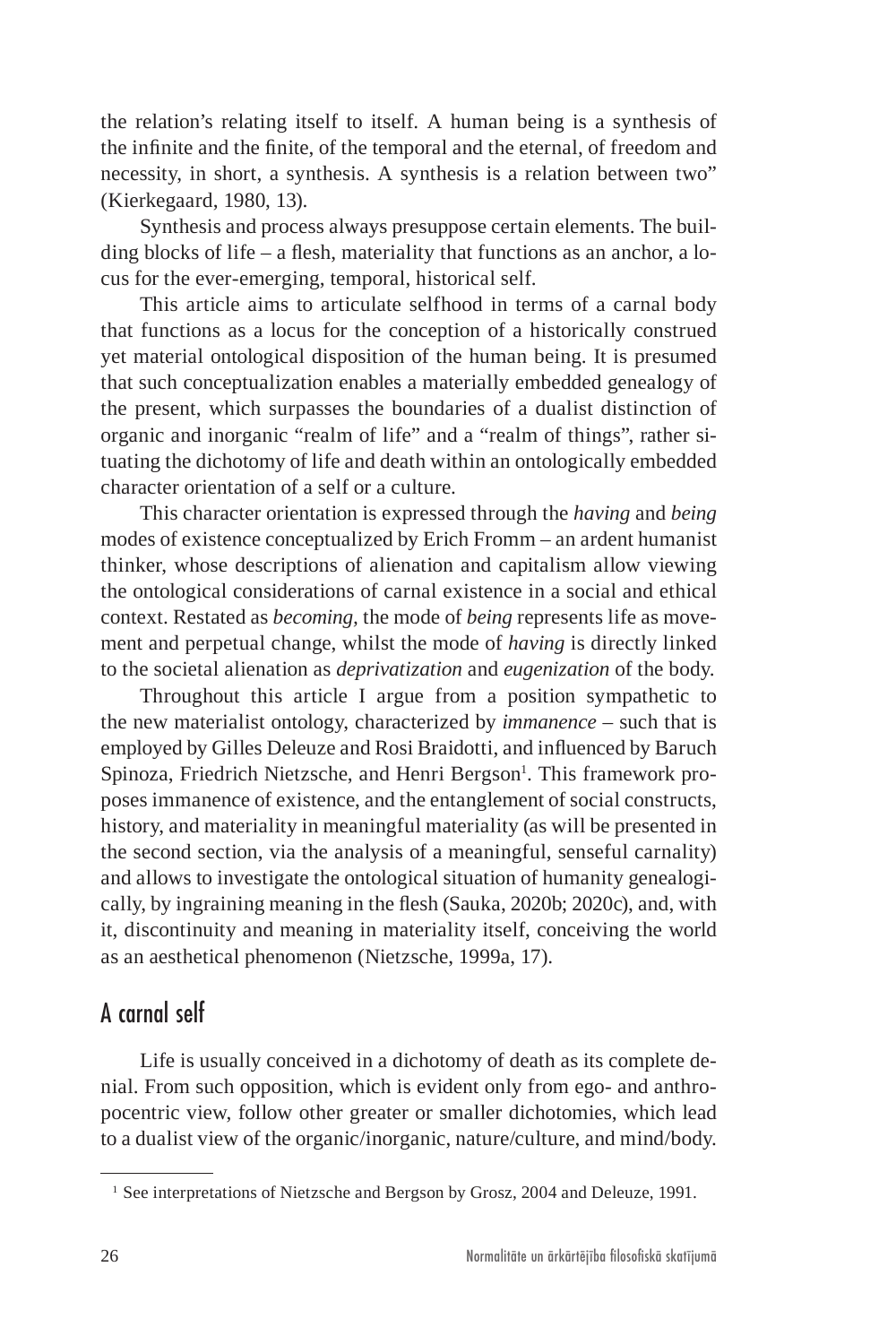Although these dichotomies have undergone a major upheaval in the last centuries, their prevalence in everyday thinking is undeniable (Rose & Abi-Rached, 2013, 200–205). In social and human sciences, these have even become the core concepts, through which relations between humans and technology, industry, and ecology, etc. are examined. However, their self-evidence has been refuted not only in human but also in life sciences, where questions of a mind-gut link (Mayer, 2016), going as far as the influence bacteria has on decision making, and the like are gaining momentum today. In human sciences, these are paralleled with discussions in new materialism, as well as the phenomenology of *Leib* (the carnal body)<sup>2</sup> , both of which could turn out to be a powerful tool for building a connection between human and life sciences in a post-ego-centric (and possibly posthuman) context.

In a situation where human relations with the inhabited biosphere are increasingly problematized through an invasive technologization (Böhme, 2008b), the core concepts of life and death, the organic and inorganic, etc. resurface and demand a new conceptualization (Braidotti, 2013, 105–142; Radomska, 2016) – one, which does not rely on these age-old dichotomies. However, the events of the Anthropocene, such as the blurring of the limits of the self and technology, the biological and the cultural, are rather evidence of the human ontological situation<sup>3</sup>, within a concrete cultural context, than an entirely new ontological phenomenon.

To understand this, the core concepts of phenomenology of the carnal body should be briefly introduced. These stem from two contrasting traditions – Nietzschean existentialism and the Husserlian phenomenology. Nietzsche situates the carnal body as the "big mind":

"Der Leib ist eine grosse Vernunft, eine Vielheit mit Einem Sinne, ein Krieg und ein Frieden, eine Heerde und ein Hirt. Werkzeug deines Leibes ist auch deine kleine Vernunft, mein Bruder, die du "Geist" nennest, ein kleines Werk- und Spiezeug deiner grossen Vernunft" (Nietzsche, 1999b, 39).

A Self in the context of the phenomenology of the carnal body is a carnal self, an embedded, grounded locus of the nature-culture continuum of its lifeworld. However, it emerges via the carnal body as a multiplicity. It is cultural, yet manifold, dispersed, unfocused, as a herd without a shepherd.

<sup>&</sup>lt;sup>2</sup> I choose to translate "Leib" as "carnal body" here. Thus, hereafter, where "carnal" or "carnality" is mentioned, please, refer to the German term *Leib* or *leiblichkeit* (see: Böhme, 2019, Waldenfels, 2000).

<sup>&</sup>lt;sup>3</sup> Although ontology is in itself also historical. A similar approach is taken by Johanna Oksala, in her discussion of the necessity of a transcendental approach when discussing feminist metaphysics. See Oksala, 2016, Kindle Loc 125–130.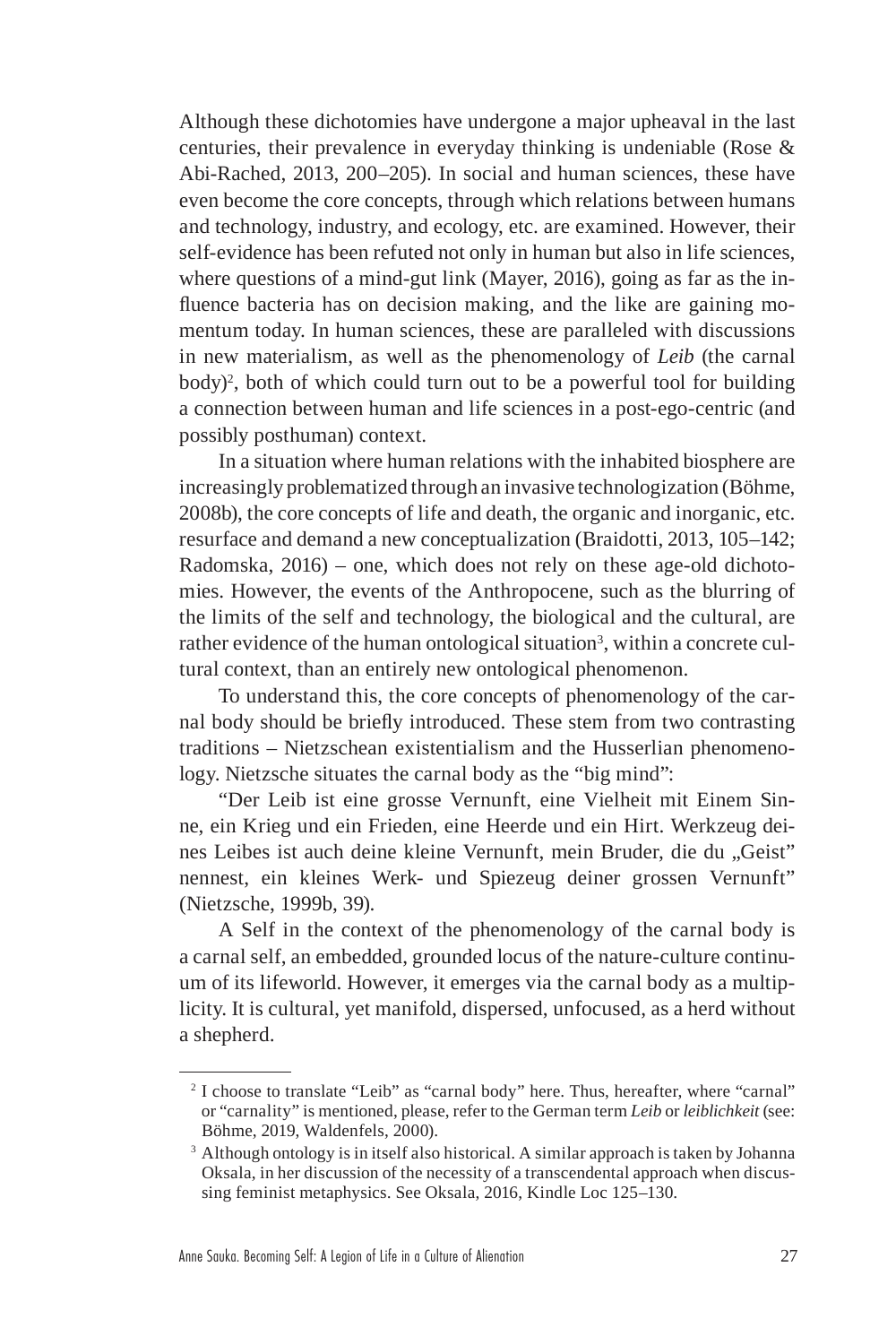For focused action, the "little mind" is, thus, needed. Nietzsche expresses it concisely: "Leib bin ich ganz und gar, und Nichts ausserdem; und Seele ist nur ein Wort für ein Etwas am Leibe" (Nietzsche, 1999b, 39). This quote supplements the previous one – the shepherd that is the "small mind" or the soul should not be viewed as the most important element of the herd. It is rather an element *of* the herd, an inherent part of what makes the herd what it is.

This quote by Nietzsche calls to mind another by Foucault:

""A soul" inhabits him and brings him to existence, which is itself a factor in the mastery that power exercises over the body. The soul is the effect and instrument of a political anatomy; the soul is the prison of the body" (Foucault, 1977, 30).

Although Foucault does not distinguish between *Körper* and *Leib*, as is (variously) done by both traditional and new phenomenologies, in his texts body appears not only as a locus of social discourse – namely, as "the docile body"4 that is normalized and disciplined, but also as materiality. The normalization, however, does not happen via a pre-discursive nature or biology – it is the soul, i.e., the cultural, societal constructs that codify the flesh by inscribing history *in* the body, making it a historical body.

Conversely, materiality might be the site for experimentation and freedom, which enlivens "resistances" to the powers that normalize and objectify. This is also highlighted by Johanna Oksala:

"What Foucault suggests [..] is that it is in the body that the seeds for subverting the normalizing aims of power are sown. The body is a locus of resistance and freedom. [..] The body is never completely docile and its experiences can never be wholly reduced to normative, discursive determinants" (Oksala, 2014, 93).

In this way, the body (and with  $t - also$  biology) emerges by Foucault as a locus of creativity, if viewed outside a dichotomy of pre-discursive and discursive understanding of the body (Sauka, 2020b, 8–10). This interpretation is strengthened by Sarasin (2009). The author argues that Foucault's cultural code is inscribed in the flesh, gaining facticity, yet biology is also cultural, promoting an element of irrationality and aesthetical freedom. This, of course, is only understandable from a point of

<sup>&</sup>lt;sup>4</sup> "The body is never completely docile, and its experiences can never be wholly reduced to normative, discursive determinants. The sexual body is always discursive in the sense that it is an object of scientific discourses and disciplinary technologies. Nevertheless, it is also a body acting in the world and experiencing pleasure. And a distinction must be drawn between discourse and experience, even if we accept that language forms the necessary limits of our experience and thought" (Oksala, 2014, 93).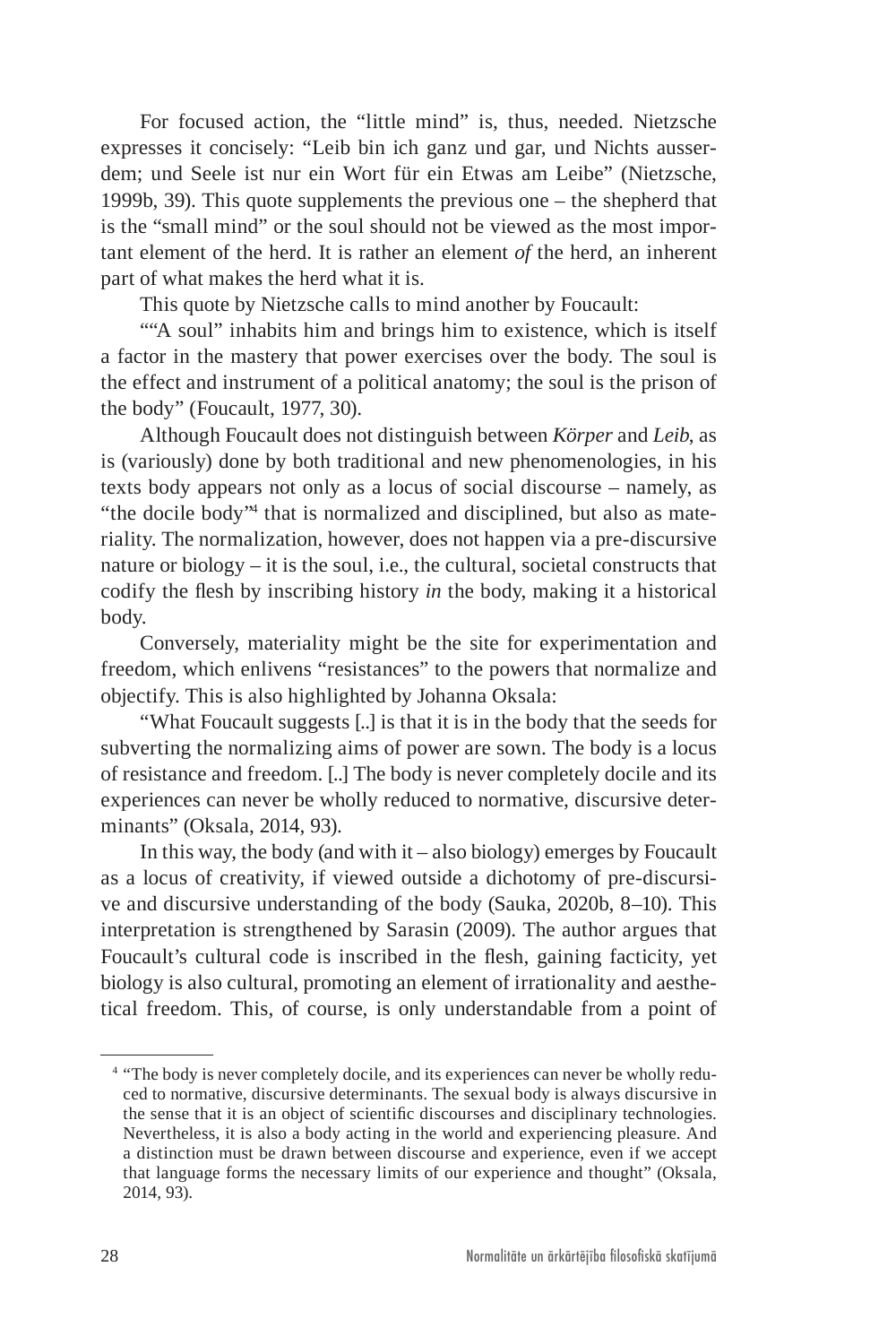view, where nature and culture are understood as a continuum and meaningful, senseful materiality at that. The biological is, thus, not to be understood in a mechanistic context (Braidotti, 2013). What Foucault highlights is that biology and culture must never be separated in a theoretical contemplation.

A view of the docile body *vs* creative materiality largely matches the concepts of the phenomenology of the carnal body, where "carnal body" is situated as the "nature that we are" (Böhme, 2008a, 2019) through a reinterpretation of Helmuth Plessner's formulas of *eccentricity* – "*Leibsein*" (Böhme, 2003, 26; Fuchs, 2013, 82–93; et al.) *–* a locus of a nature-culture continuum, which, via an alienated *I-consciousness* (or ego-function<sup>5</sup>) constructs the "body that we have" conceived in the formula "*Körper Haben*" (Böhme, 2003, 26; Fuchs, 2013, 82–93; et al.). Here, again, the "small mind", conceived as the *I-consciousness,* is an inherent part of the carnality, subordinated to the carnal body, yet also the origin of its self-alienation, which results in a body image projected by the *I-consciousness,* for the perception and conceptualization of the carnal body and via this figure – also the surrounding world (Waldenfels, 2000).

One is split into three – the carnal self is experienced via an *I-consciousness* (as its correlate) that projects the figure of an "anatomical body" (this figure can also be of any other types of bodies – such as the "sexualized body", for example). The figure that is created corresponds to the normalized, "docile", discourse-ridden socially transmitted body, subjected to historical transformations.

Thus, the answer to the question, why do the dichotomies of mind and body continue to haunt us in the  $21^{st}$  century, seems easy to grasp – it is a combination of the way the mind works (i.e., the self-alienation of the carnal body through the genesis of an *I-consciousness*) and the ego-centric social context of the Western society. From the standpoint of an ego, a certain level of alienation from the carnal body, imagined (and construed) as a tool or an objective thing, is always present, and is amplified by the way contemporary Western society is organized.

The carnal self is always already alienated, "split" between the *immediate* carnality and the socially construed body – an inbetweenness that is, nevertheless, not to be misinterpreted as an inbetweenness between nature and culture. The phenomenology of the carnal body thus describes the inbetweenness experienced by humans – a reflected state of synthesis and controversy, which allows the *I-consciousness* to view the world in

<sup>&</sup>lt;sup>5</sup> I use "ego-function" and "I-consciousness" interchangeably. In short, I refer to the *I-consciousness* in a strictly phenomenological context (Ich-Sein) and mention ego-function to highlight the conceptual link to psychoanalytic discussions.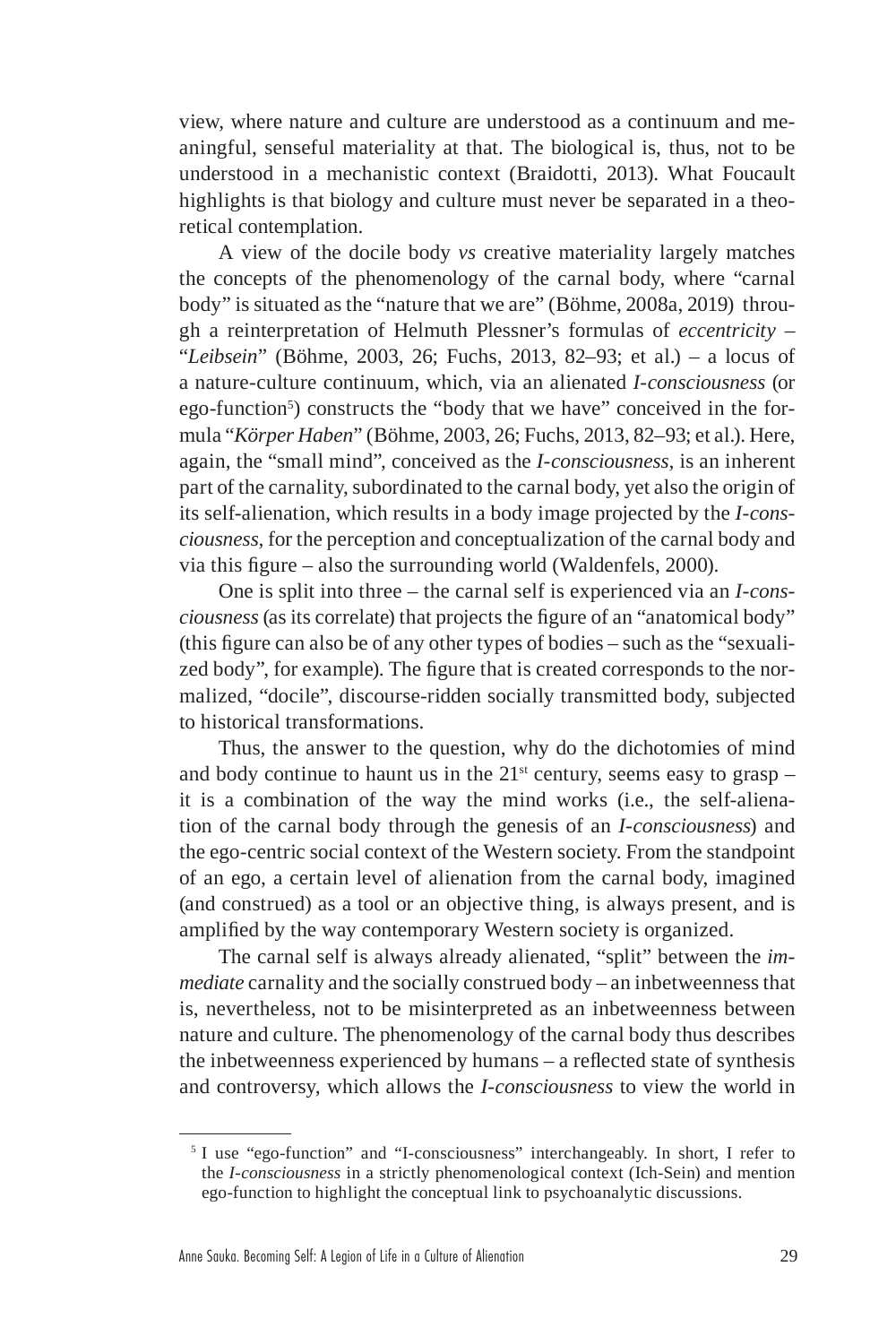dichotomies of body and mind, immanence, and transcendence, etc., and to long for a solution for this state, either by "returning/descending to nature" or "overcoming" and "transcending" the carnality. This ontological disposition also describes the historicity of the body image; however, it does not presume the historicity of the carnal existence itself.

Namely, phenomenological structures largely suppose the self to be a) either defined by the alienated *I-consciousness,* which constitutes the historical body image, thereby enabling the cultural dimension of life (carnality here is entirely biological and accessible only via the body image) or b) constitute a carnal self, which is both cultural and biological, yet also historical only through the medium of the *I-consciousness,* thus foregoing the embeddedness of the carnal body within its environmental milieu (or – the *transcorporeality* of the carnal body (Alaimo, 2010) that originates culture *before* the I-consciousness.

However, in the context of nature and culture understood as a continuum (Braidotti, 2013), Nietzsche's concept of the history in flesh and Foucault's view of discourse in bodies (as expressed by Philipp Sarasin,  $2009$ , and Johanna Oksala $6$ ) can be employed to supplement the phenomenology of the carnal body with the notion of a historical, genealogically conceived carnality. A conceptualization of culture *before* the *I-consciousness,* not only in terms of biology as an enabler of the cultural sphere but also in terms of an integrated nature-culture continuum (justified, for example, by the existence of non-human cultures, discontinuity of nature in sexual selection<sup>7</sup> and the participation of all carnal processes in the realization of cultural activity<sup>8</sup>) allows integrating Foucault's view of historical materiality and the phenomenology of the carnal body in terms of a historical carnality.

This view is justified also by the latest scientific discoveries in disciplines such as epigenetics, which contribute to the understanding of carnality as a historical and transformative site of nature/culture synthesis. Culture, thus, does not only affect the experience of the body in society – it does, in fact, also affect the facticity of *Leib.* War, famine, but also cultural idiosyncrasies, such as diving for food (Morgan, 2018), can affect the genetic and physical make-up of the body. When combined with the undeniable carnality of all human activity, it becomes clear that emotional and symbolic phenomena can also be *inscribed* into

<sup>6</sup> "What Foucault suggests in this paragraph is that it is in the body that the seeds for subverting the normalizing aims of power are sown. The body is a locus of resistance and freedom (see also Foucault, 1980a, 56)" (Oksala, 2014, 93).

<sup>7</sup> On sexual selection as an aesthetical, symbolical sign process, see Sarasin, 2009; Grosz, 2004.

<sup>&</sup>lt;sup>8</sup> Demonstrated by unconscious decision making, mind-gut connection, etc.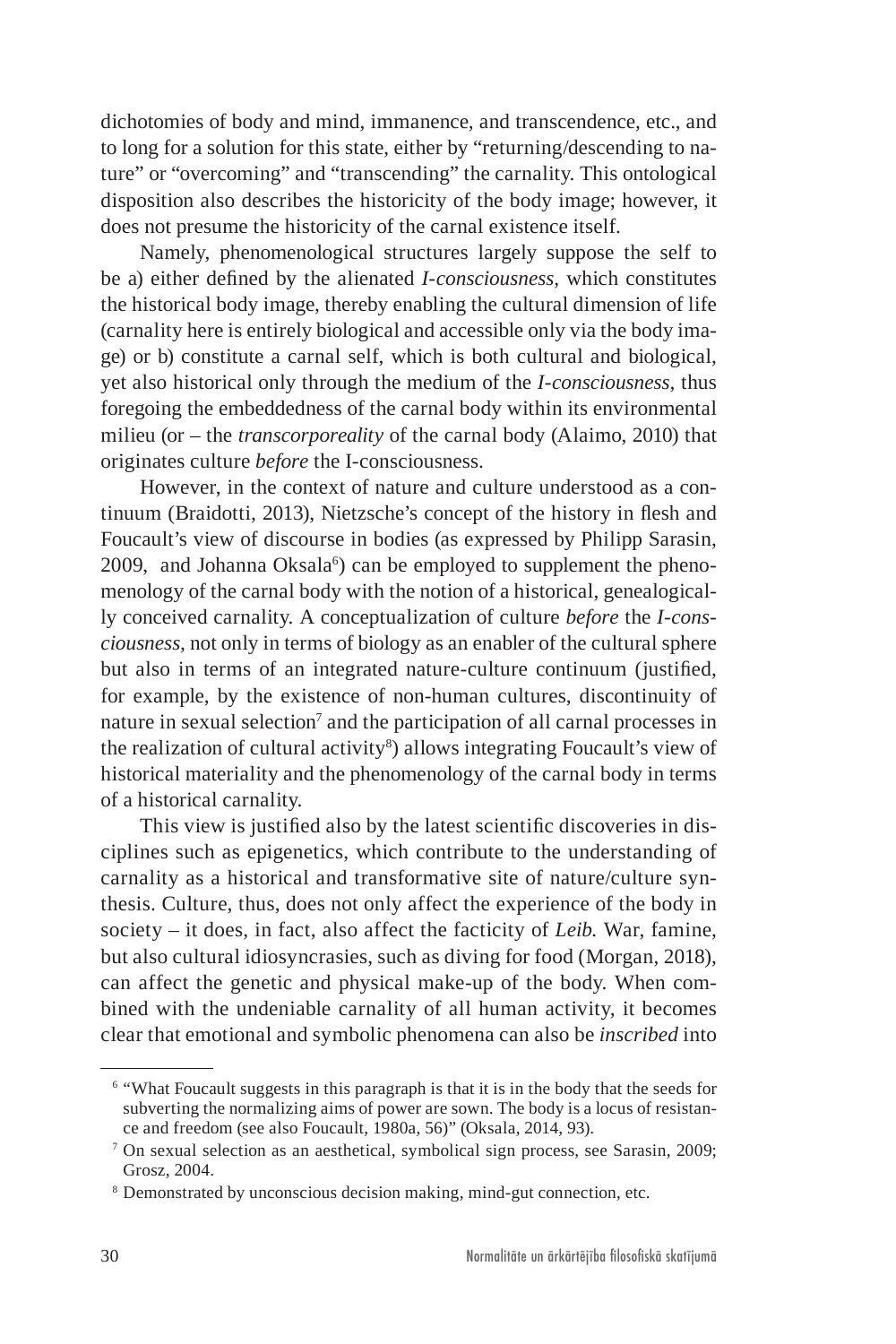the carnal memory via epigenetics. This is, however, not a reductionist view – rather a refusal of the dualism altogether, which allows viewing Foucauldian discourses as more than mere language constructs and the biological make-up of the body in the terms of a senseful, meaningful carnality.

Conversely, the historical materiality, i.e., the carnality of the human being, leads to a reconsideration of the dichotomy of life and death. In what contexts does this dichotomy exist, if the *I-consciousness,* usually positioned as its locus, exists only as a correlate to the historical materiality of the carnal existence?

# A legion of life

The carnal body is usually described as pathical and responsive – the immediate affectivity. Yet, it is not *passive –* carnality resides in all human praxes and the self-alienation of the carnal body does not entirely exclude carnal experience – although social life is often organized via the body image projected by the *I-consciousness,* which allows this body image to be socially constructed and historical, carnal embeddedness is also revealed experientially and grasped by the *I-consciousness* to a smaller or lesser degree. This is due to the primacy of the carnal body, its activity, and presence in any symbolic or bodily practice as an independent self, focused by the *I-consciousness.* Sickness and pleasure, grief, "butterflies in the stomach", but also such undeniably cultural activities as playing a musical instrument or writing an article are all undeniably carnal activities – the body is not simply a tool or a passive backdrop for symbolic action. When playing a sonata, the *I-consciousness* is often only an observer, whilst the carnal practice takes place.

The "small mind" or the *I-consciousness* functions rather as an attribute for focus and structure. In human consciousness, this cognitive power also has a reflective function – to reflect *that* one is reflecting. With this the discussion of life and death as the immediate dichotomy via the *I-consciousness* resurfaces.

*I-consciousness* is, consequently, a vehicle for the transportation of the will. The carnal body, however, is not without agency  $-$  it is a locus of nature and culture combined, and as such it has *immediate* access to the world. Thus, the recognition of a self as a self in *I-consciousness* is an ultimately secondary function. It is obvious that something can be recognized (i.e., reflected) only as an afterthought (though, almost immediate) to its existence. This is recognizable in small babies, and in some cases – sickness or old age. Not all people have a fully functioning *I-consciousness,* which does not exclude these from the human lifeworld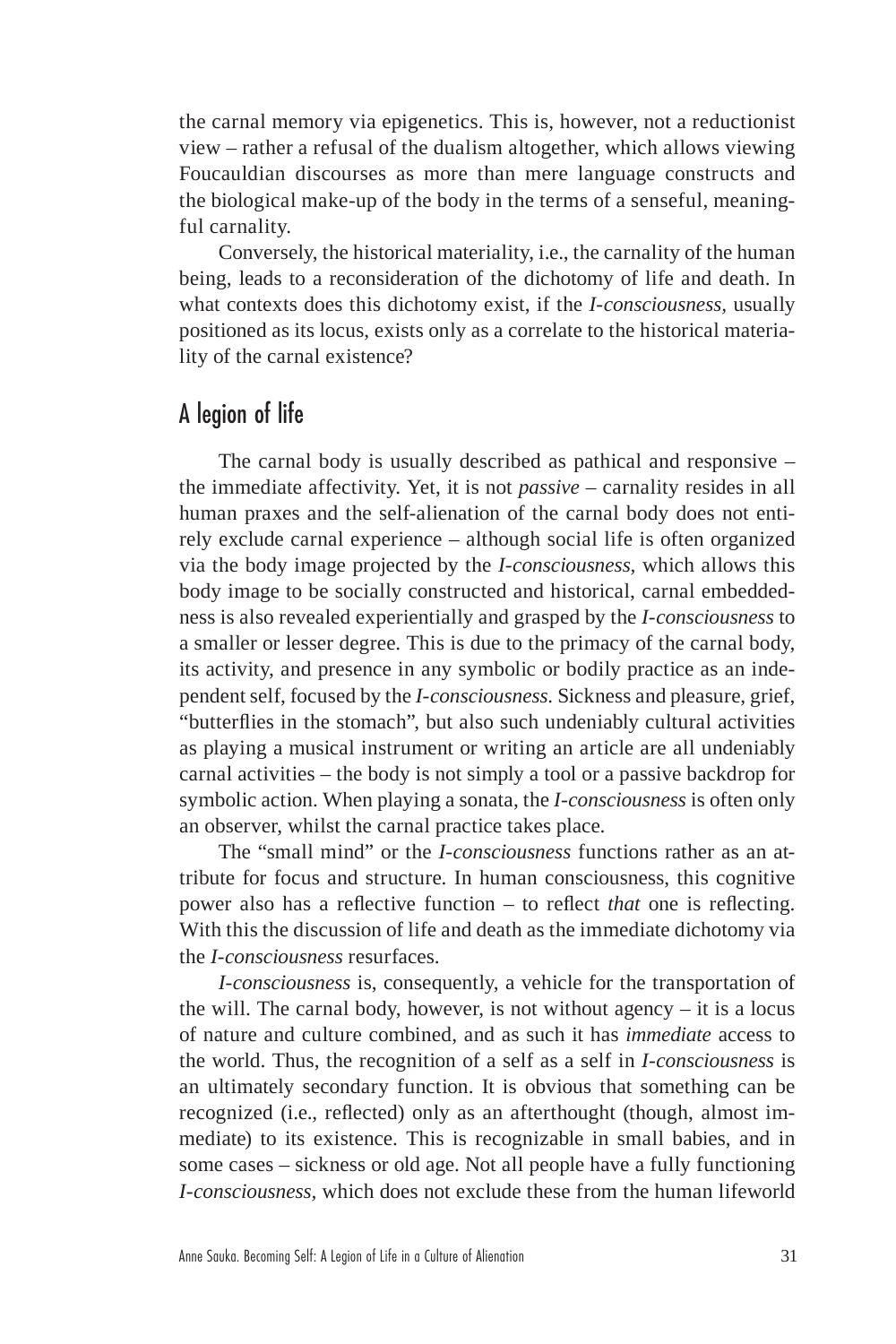or experience. One is born human<sup>9</sup> (a full-fledged, carnal, material self) and does not *become* one, for example, as one becomes a doctor in philosophy on a linear (or winding) path from point A (being accepted by a university) to point B (defending the thesis), even though the state of being human is a perpetual *becoming*. 10 The recognition of a self as completeness in its multiplicity is, accordingly, also deeply embedded in an intercarnality – the otherness that anticipates and enables the formation of an *I-consciousness* on an ontogenetic level, as is often assumed by traditional phenomenological accounts. Namely, the self is not the inbetweenness of an *I-consciousness* between nature and culture or a biological and cultural sphere, rather the carnal body itself is a synthesis that presupposes inbetweenness (eccentricity) and overcoming as its significant characteristics transferred via its correlate – the *I-consciousness.*

If the *I-consciousness* or the "small mind" is neither the primary medium of culture nor the only origin of culture, the senseful agency must find its anchor site in the carnal body as a representative of life. It is perhaps noteworthy to say that here I refer to life, understood as senseful materiality. The posthumanist thinker Rosi Braidotti expresses it concisely:

"Living matter  $-$  including the flesh  $-$  is intelligent and selforganizing, but it is so precisely because it is not disconnected from the rest of organic life. I therefore do not work completely within the social constructivist method but rather emphasize the non-human, vital force of Life, which is what I have coded as *zoe*" (Braidotti, 2013, 60).

Thus, the multiplicity of the carnal body unveils itself as a vehicle of life, a locus, for the individual self, as a process, to take place. As a separate entity, it is an individual cluster of the material and historical powers of life. The carnal body is already a self (even before an *I-consciousness*  can functionally arise), insofar as it is recognizable by another as a structure. Intercarnality<sup>11</sup> and the primacy of the Other comes into focus (Levinas, 1969; Waldenfels, 2004, 235–248; Waldenfels, 2007; et al.). Life – as it

<sup>&</sup>lt;sup>9</sup> Being born is, again, carnal evidence for the primacy of otherness and the primacy of the carnal body. It is also evidence of life being the synthesis of materiality and change via becoming. See: Oksala, 2004.

<sup>10</sup> A different article should perhaps examine the impossibility of *becoming and overcoming* if such a "becoming human" would be assumed, as it seems that the two different conceptions of *becoming* would be incompatible – if one becomes human and then is human, then there is no other path left for development – one already is this fixed something that is called "a human".

<sup>&</sup>lt;sup>11</sup> Instead of intersubjectivity, the material carnality allows to position *Zwischenleiblichkeit,* i.e., an intercarnality, which rests upon the primacy of the carnal body– this way a bond between subjects is shown as primordial, material, self-evident, *before* the rational action of building such a bond is even possible (in pregnancy, etc.).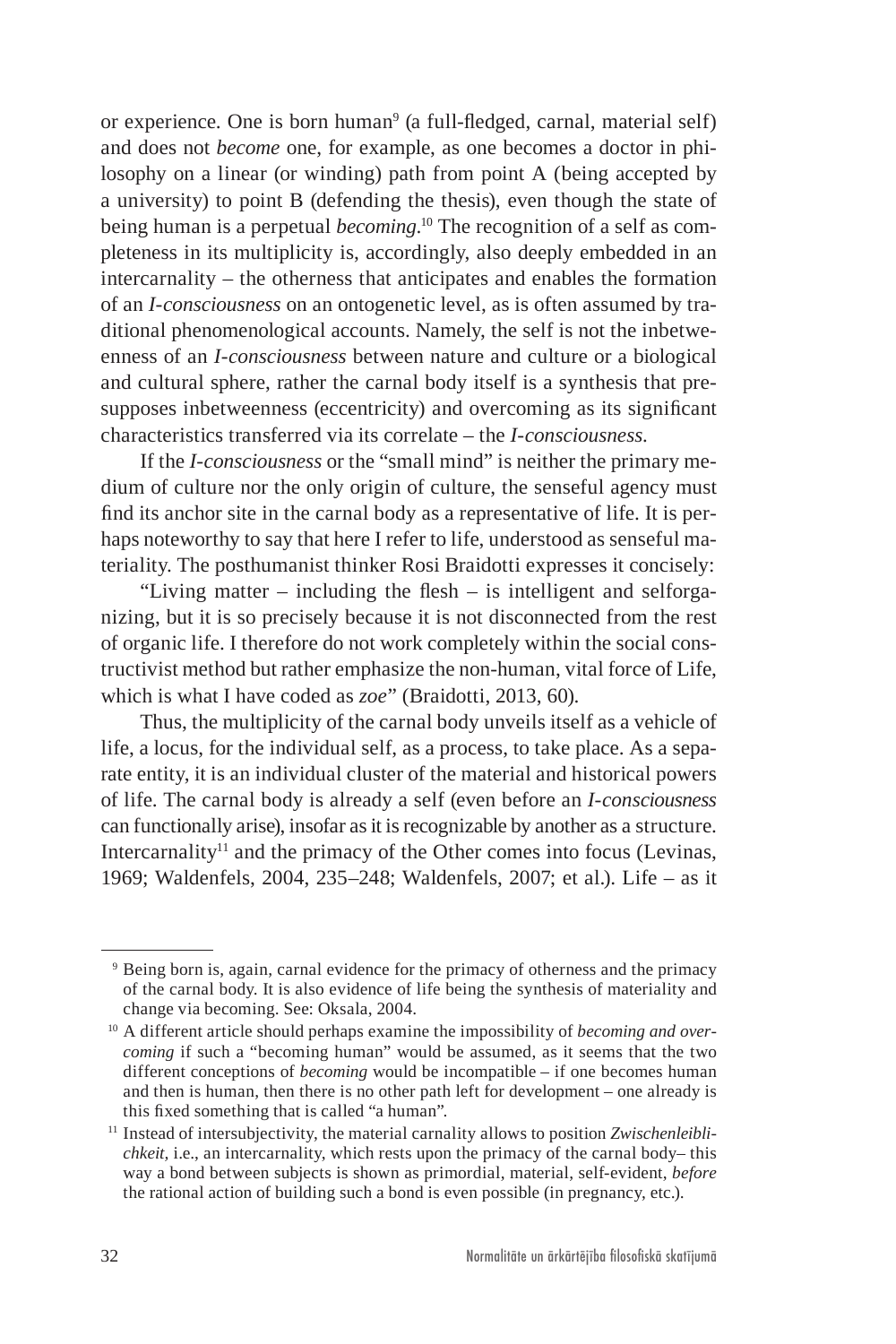is understood through the eyes of the ego, is expressed as a process and a structure – a synthesis of at least two elements, i.e., a focused movement.

The multiplicity of the carnal body thereby mirrors the manifoldness that is life. An ego is enabled by the creative powers of the carnal body*.*  However, the construction of such an ego presumes that a body image – a figure of an *anatomical body –* is constructed.

The self, as an embedded, carnal entity experiences aging (and imagines dying) via the ego function (or functions)*,* as a dissolution of the carnal body through the dissolution of the figure of the *anatomical*  or culturally constructed *body.* Simultaneously, this dissolution is also sensed *immediately* as a carnal experience of lost stability. The striving for stability in the ego is always at odds with the multiplicity of one's carnal body *–* life is experienced only as multiplicity, a movement, and, thus, the ego*,* which is formed to focus the dispersed multiplicity, creates an inner paradox, a tension, which characterizes human life. This tension is paralleled by the drive of survival, expressed in the Darwinian idea of a struggle for existence. As culture is not a uniquely human sphere, the ability to reflect is present in the forms of life to various degrees, even though the ability to reflect upon reflection, i.e., the *I-consciousness,*  might be a uniquely human characteristic to a certain extent.

The materiality of the carnal body is mediated by the ego *via* the construction of a figure of an anatomical body – a body experienced not only as the self but also as a tool and a property. Hence, humans are able to construct the figure of an anatomical body, a body, experienced not only as the self but also as a tool and a property, predisposing humankind to be more likely to try to fixate and overcome their temporal and spatial limits, i.e., their finitude and mortality. Hence, the human ego is the ultimate tool for self-preservation by *overcoming* one's nature. Where animals (for whom an inner balance between the powers of structure and movement is more often achieved) try to adapt, humans transform – the drive for the stability of the ego enables civilizatory processes – the taming and transformation of what is reflected upon as "nature" (via the self-alienation processes).

Here, the concept of life emerges in a paradoxical light – as a synthesis, it is only possible as a tension between movement (transformation) and structure (fixation). The structure of the carnal body reflects and intensifies this tension by the construction of an objectified figure of the body as a fixed, stable grounds for the construction of an embodied stable ego-centered subjectivity. In the plane of immanence, the structures of life as individual or intercarnal entities are experienced as "the body without organs" (Deleuze, Guattari, 2000, 281) – as a body that in each separate state strives to erase processes of differentiation, which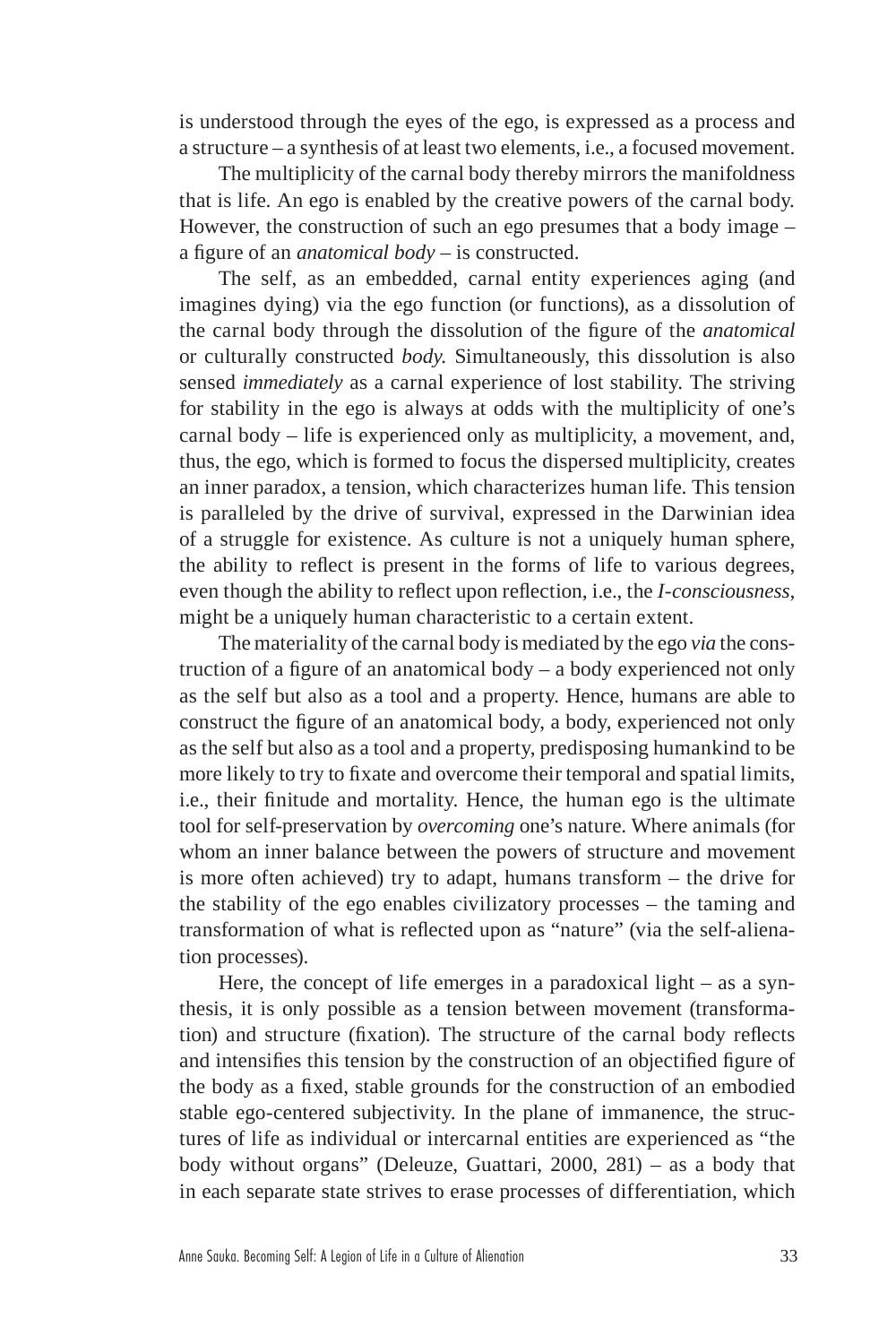make its existence possible. The concepts of life and death are, consequently, relative to the formation and dissolution of ego-structures (as well as structures of consciousness in other animals).

### The death drive

A stable self is impossible – it would be a cancerous fixation, a self-replication, a lethal immobilization of all processes. Such stability would be deadly without variability and change. Hence, by abandoning ego-centricity inherent in the dichotomy of life and death, the major drives of life and death, coined by Sigmund Freud, might acquire a new dimension. Namely, "beyond the ego principle" an answer to the question of the origins of a death drive becomes clearer.

From the aforementioned, one is perhaps inclined to deduce that my aim here is to switch places of both major drives. It is, indeed, possible to conceptualize life and death oppositely to how they are usually perceived. Isn't the death of selfhood, in its essence, the dispersion of life forces, through the forces of variability and differentiation, and, consequently, in a sense, also the ultimate victory of life over fixation and ego-organization, which means that Eros or the drive of life (paralleled by the processes of sexual selection) somehow stems from the drive for the annihilation of the self – or, in the words of Nietzsche – the Dionysian principle? And isn't death drive, in contrast, the drive of self-preservation, of fixation and stabilization of a concrete self, and, thus, the ego's drive for survival?

Yet, all is not that simple. Both drives  $-$  functioning separately  $$ could be understood as both productive, as well as lethal and destructive – yet each is essentially a drive necessary for the tension and ultimate dissolution of life. Where the life of an entity or a self is understood only as a quasi-paradoxical union of tension and synthesis, the "drive for life" as Eros and the "death drive" both represent an inner synthesis of the powers of life. Both point towards *overcoming* – either in multiplying or fixation, and promote dissolution, as either a fusion with others and otherness (in Eros), or a loss of the self (in the death drive) – both forms of multiplicity in oneness, as well as possible vehicles of self-annihilation.

Either extreme – a fixation or a complete dispersion – can destabilize life forces and enforce the dissolution of an entity, yet beyond "the ego principle" there is no ontological duality of life and death, only the transformative flow of forces of organization and transformation. From an ego-centered viewpoint, the drive for life and the death drive is a distinction embedded in the different expressions of the instability of selfhood,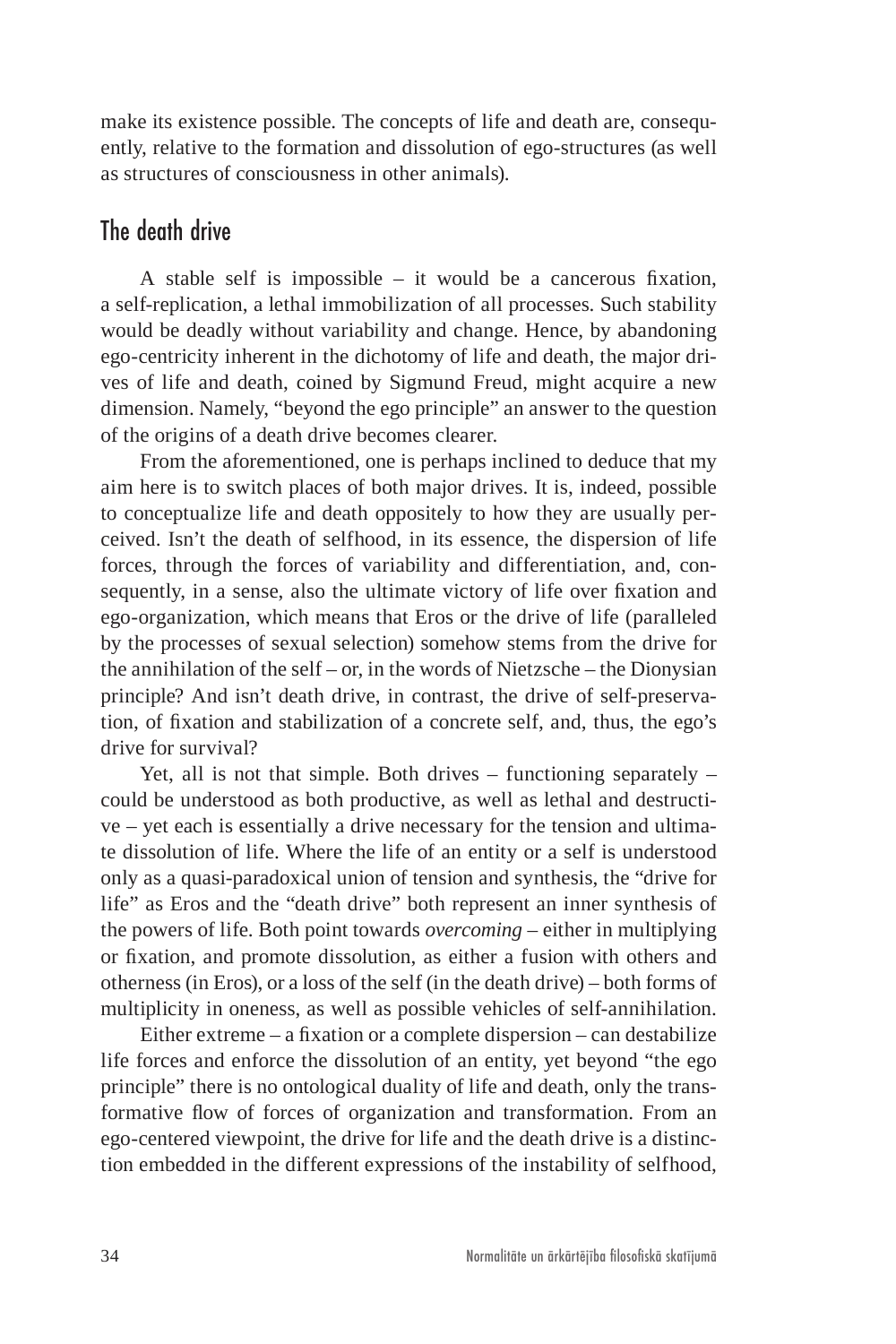nonetheless, the potentialities of dissolution and fixation are inherent in descriptions of both.

Individually, the two drives for stability and dispersion would both achieve death (understood as the dissolution of an entity or selfhood), as well as their combination is maintaining the continuation of life, and, even though individual life of a self is perceived as possible as a tension between the two, they are both rather mere representation of the forces of fixation and transformation  $-$  i.e., the forces that they mean to represent are equally inherent in both.

I came upon the problematization of the death drive in the works of Erich Fromm, who insists on viewing the "death instinct" as a psychopathology (Fromm, 1964, 20). Upon stating this, he maintains that:

"The contradiction between Eros and destruction, between the affinity to life and the affinity to death is, indeed, the most fundamental contradiction that exists in humankind. This duality, however, is not one of two biologically inherent instincts, relatively constant and always battling with each other until the final victory of the death instinct, but it is one between the primary and most fundamental tendency of life – to persevere in life – and its contradiction, which comes into being when man fails in this goal. In this view the "death instinct" is a malignant phenomenon which grows and takes over to the extent to which Eros does not unfold. The death instinct represents psychopathology and not, as in Freud's view, a part of normal biology. The life instinct thus constitutes the primary potentiality in man" (Fromm, 1964, 19–20).

His statements here and in other works, concerning Freud, at first struck me as peculiar, yet they made sense in an ontology imagined "beyond the ego principle". Namely, if one abandons the ego-centricity of ontology, it becomes clear that there is no death outside of selfhood, but only life – a variable existence in different states of being. Consequently, the dichotomy of life and death does not exist outside of a structure or ego-centered view, where individual entity emerges as a senseful synthesis and tension of the two elements of materiality and movement, fixation, and differentiation.

Death, then, is only a name for the dissolution of the tension of the forces of structure and temporality, thus, the inbetweenness of the carnal self is experienced as a perpetual search for the self in either immanence or transcendence<sup>12</sup>, which, again, both are characterized by dispersion and fixation. This non-identity with the self is the only possible self, experienced as the *becoming* self, the unsolvable tension of the forces of life.

<sup>&</sup>lt;sup>12</sup> See Kierkegaard, 1980 for a discussion of running away from the self and toward the self.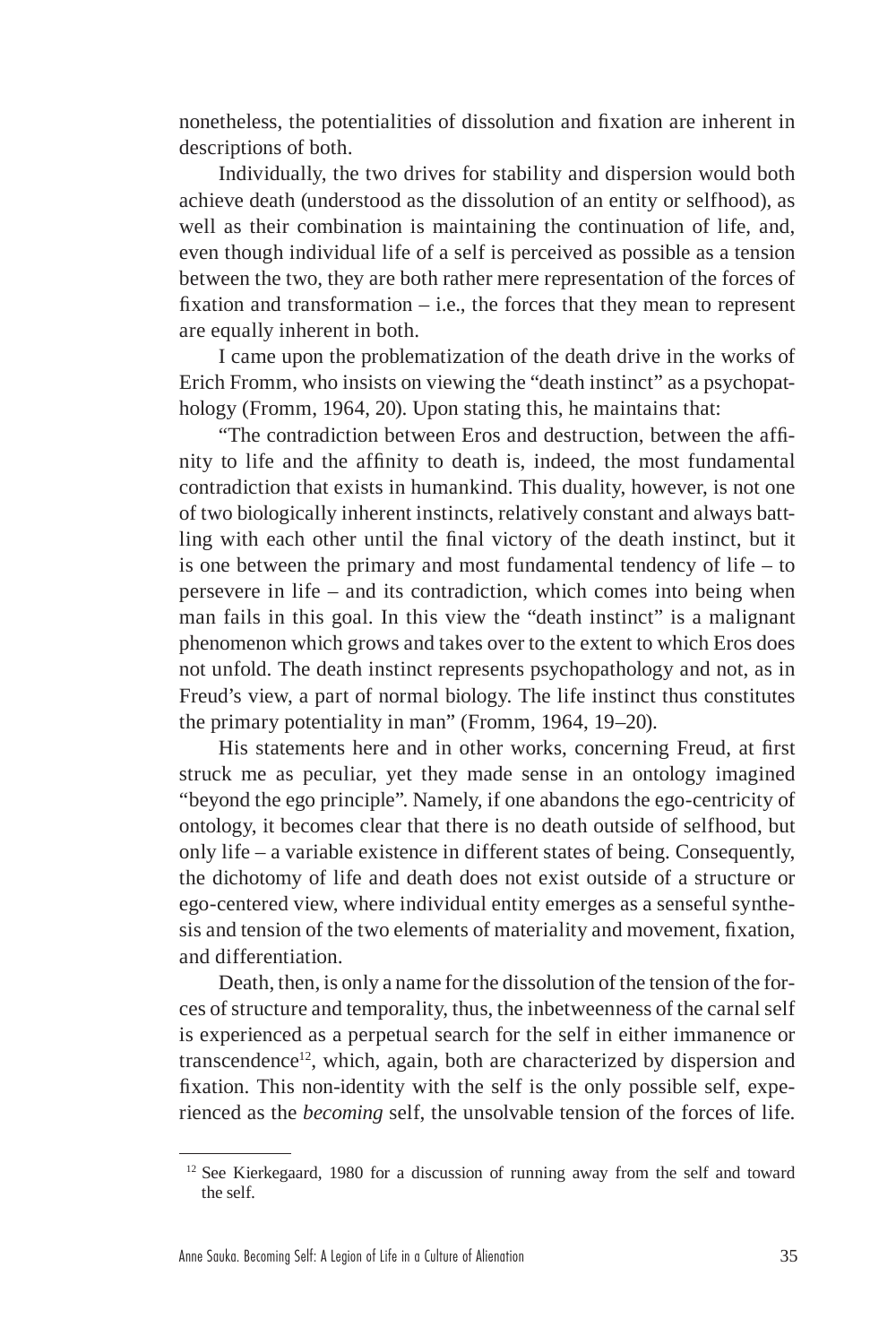Accordingly, both of Freud's major drives (possibly paralleled by the struggle for survival and the sexual selection) are, hence, essentially tied to an organizing and transformative powers of life and represent different ego expressions of the same self-organizing powers of life.

A drive for fixation of the ego, found in the drive to multiply in Eros, as well as in the drive to encapsulate oneself through the cessation of all movement and transformation in the death drive is revealed as the necessary expression and experience of the tension between fixation and transformation in the *becoming* self. Similarly, the drive for dispersion found in Eros, as well as the drive to destructiveness are also expressions of this same tension.

Thus far, Fromm seems to be right, in the sense that the experienced duality is not ontologically grounded. However, where does a psychopathological "death drive" appear?

The play of powers roughly translates to Nietzsche's concepts of *Dionysian* and *Apollonian* – the flow and the structure (Nietzsche, 1999a). The third element – the Socratic principle, however, brings us to the way that Western civilization has appropriated these elements of tension between the powers of structure and change into the current culture, often characterized by alienation, facilitated via the self-alienation of the carnal body.

In this way, nature turns against itself by the alienation of the ego from its embeddedness of the variability that is its carnal body. The self-alienation achieved through the ego allows the self to perceive its carnal multiplicity and instability as an enemy for its continued existence. Hence, the human ego tries to control and transform the power of life, experienced as the grounds for the instability and inevitable finitude of the ego's existence.

With the concepts of *having* and *being* Fromm establishes a distinction between a social and characterological directionality toward activity and creativity (*being*) or destruction and control (*having*) (Fromm, 1976). Fromm also differentiates between two possible conceptions of *having*  as a mode of life, here conceived as the drive for structure, stability, and fixation. That is, he differentiates between *existential having* (Fromm, 1976, 85–86) as a necessary mode of perceiving the world as an object<sup>13</sup> and *having* as a characterological drive of destructiveness and consumption, which, in Fromm's view, significantly characterizes the society of

 $13$  "... human existence requires that we have, keep, take care of, and use certain things to survive. This holds true for our bodies, for food, shelter, clothing, and for the tools necessary to produce our needs. This form of having may be called existential having because it is rooted in human existence. It is a rationally directed impulse in the pursuit of staying alive" (Fromm, 1976, 85).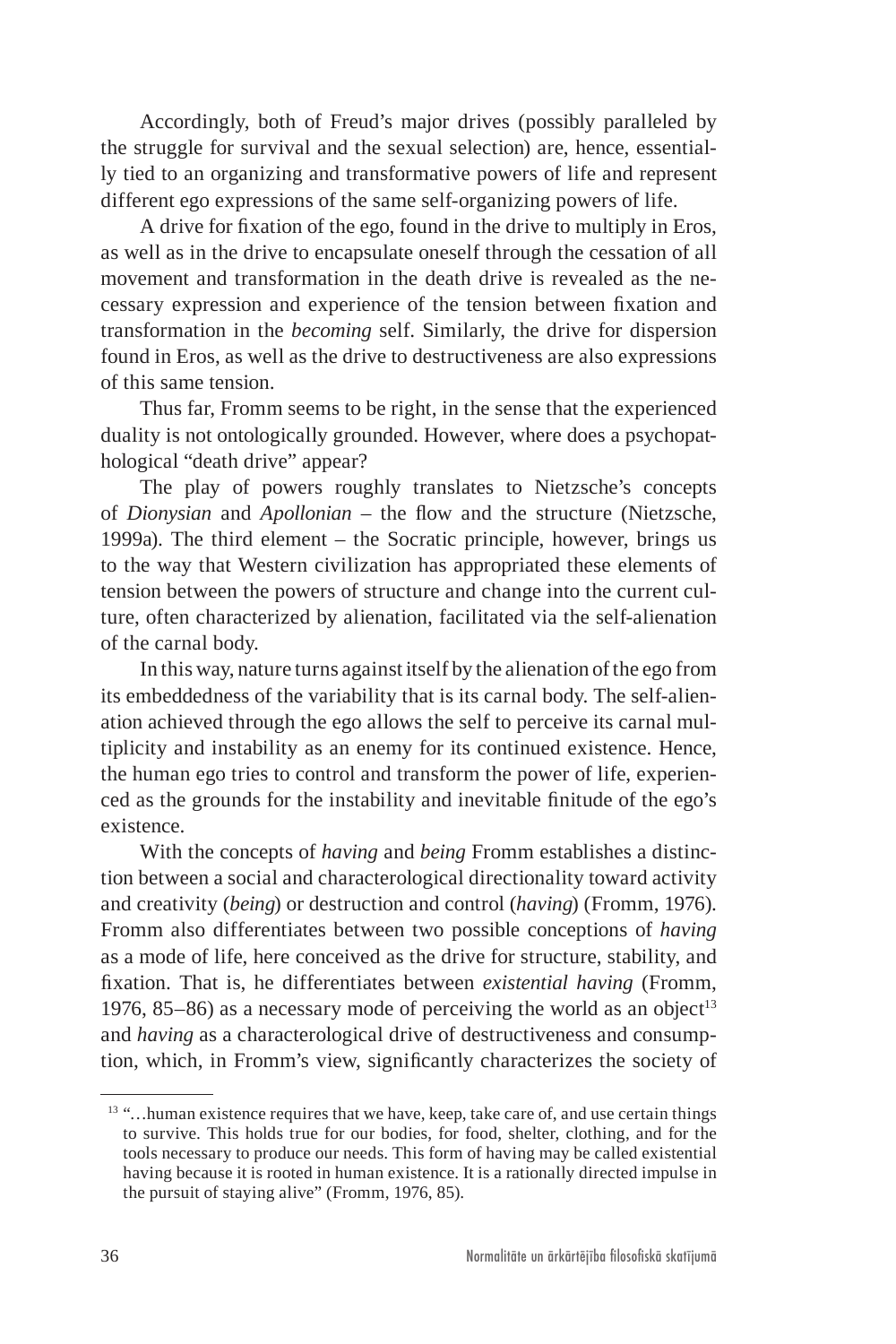his time as alienated, mechanized and lonely. This distinction allows positing *being* and *having* as complementary to the threefold structure of the carnal body, where the *existential having,* posited by Fromm, matches the unavoidable self-alienation of the carnal body. Thus, Fromm's concepts of *being* and *having* allow linking the ontological disposition of *inbetweenness* between *Leib Sein* and *Körper haben* with the social situation of human beings, where the construed body image plays the role of a necessary (in case of existential having), yet often amplified civilizatory function*.*

One is often compelled to think that the mode of *having* (as a function of subject-object differentiation) is the only possible medium, a precondition of culture. Similarly, *inbetweenness* often is expressed as a state, *between* animality and "full humanity"14, possibly achieved by the *overcoming* of one's mortality and animal characteristics.

In the works of Fromm, *being,* however, is also expressed as an inherently cultural mode of existence, and a choice to live and act either in the mode of *being* or in the mode of *having* (either on a societal or individual level) is accentuated (Fromm, 1992a). I argue that this becomes clear in life understood as senseful materiality, where the human-specific self-alienation of the ego is not the only possible medium of culture, although a major vehicle for the civilizatory process.

Coined this way, the alienation of the contemporary culture in the *mode of having* can be understood as both an existential necessity (stemming from the self-alienation of the ego), and an expression of human ego-centricity in particular social settings, with the potential of pathological forms. The *inbetweenness* is then rather the experience of the tension of life in reflection than a contradiction of nature and culture in humans.

A clear link is, thus, possible between the conceptual pair of *being*  and *having* and the understanding of death drive, as the basis of human destructiveness. In a sense – Fromm is perhaps wrong in thinking that the primary drive of the human being is the drive for life, insofar as his argumentation does not go "beyond the ego principle" – the mediation of a carnal entity via ego functions is characteristic to many forms of life. However, the self-alienation of the human ego*,* able to not only objectify its body through the *construction* of a body image, but also to reflect upon this construction, is human-specific, and thereby arouses several consequences, one of which is a transformation of the force commonly perceived as the "death drive". Human destructiveness is, consequently, borne out of a specific form of self-alienation, enabling alienation in culture, conceptualized in Fromm as the mode of "having" and goes beyond

<sup>&</sup>lt;sup>14</sup> This is a viewpoint upheld by Fromm himself (see: Fromm, 1992b, 222–223).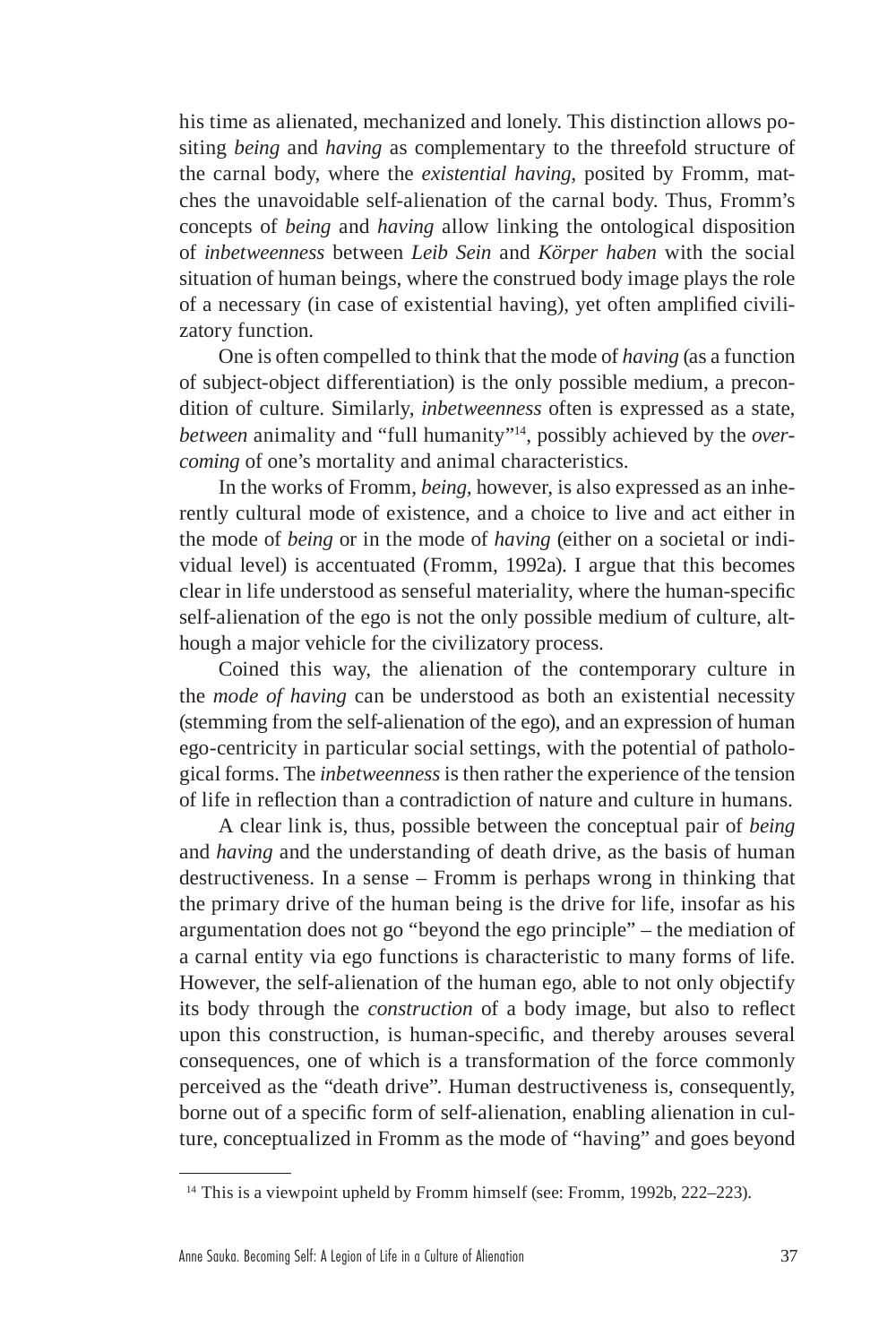"existential having" or the forces of self-preservation and fixation, ingrained in the self through the synthesis of materiality and process.

A distinction of a death drive and Eros is, thus, impossible on an ontological level, as they both represent the powers of preservation and fixation, yet the descriptions of both Sigmund Freud and Erich Fromm represent two different perspectives of the experienced reality. The first represents the phenomenological reality, inherent in humans via self-reflection of the ego – an unavoidable perception of the dichotomy of life and death through the inbetweenness of the human being (as an ego function of self-reflection and the experience of selfhood, rather than an ontological disposition between nature and culture). The latter, even though it is not the author's intention, represents the ontological dimension, beyond an ego-centric view, pointing toward a necessity for a (probably critical) posthumanist dimension in ethics, for the solution of contemporary ecological and societal problems.<sup>15</sup>

In this context, in an analysis of the characterological expression of the elements of creativity (as *being*) and self-preservation (as *having*), the concept of *being* should rather be restated as *becoming,* to express the ontological disposition underlying the characterological decisions available to men. Fromm oftentimes highlights human being as a being *in progress<sup>16</sup>,* as a being that probably is "not born yet"17, and even though he describes himself as a radical humanist<sup>18</sup> (and in some aspects nears transhumanist thinking)19, processualism and unfinishedness

<sup>15</sup> Fromm himself is, however, perhaps more optimistic than me and attributes his theory also to the perceived reality, constituting in humans only the drive for life also from the standpoint of what would be constituted as an ego-centric ontology in this paper.

<sup>&</sup>lt;sup>16</sup> "The subject matter of the "science of man" is *man*: man as a total biologically and historically evolving being who can be understood only if we see the interconnectedness between all his aspects, if we look at him as a process occurring within a complex system with many subsystems" (Fromm, 1992b, 115).

<sup>&</sup>lt;sup>17</sup> "Indeed, if we look at man's development in terms of historical time, we might say that man proper was born only a few minutes ago. Or we might even think that he is still in the process of birth, that the umbilical cord has not yet been severed, and that complications have arisen that make it appear doubtful whether man will ever be born or whether he is to be stillborn" (Ibid., 251).

 $18$  "By radical humanism I refer to a global philosophy which emphasizes the oneness of the human race, the capacity of man to develop his own powers and to arrive at inner harmony and at the establishment of a peaceful world. Radical humanism considers the goal of man to be that of complete independence, and this implies penetrating through fictions and illusions to a full awareness of reality" (Fromm, 1966, 13).

<sup>19</sup> In many respects, Fromm believes in the human capacity to *overcome* nature by the power of reason, yet his existential and ethical stance often allows a posthumanist reinterpretation. See: Fromm, 1964.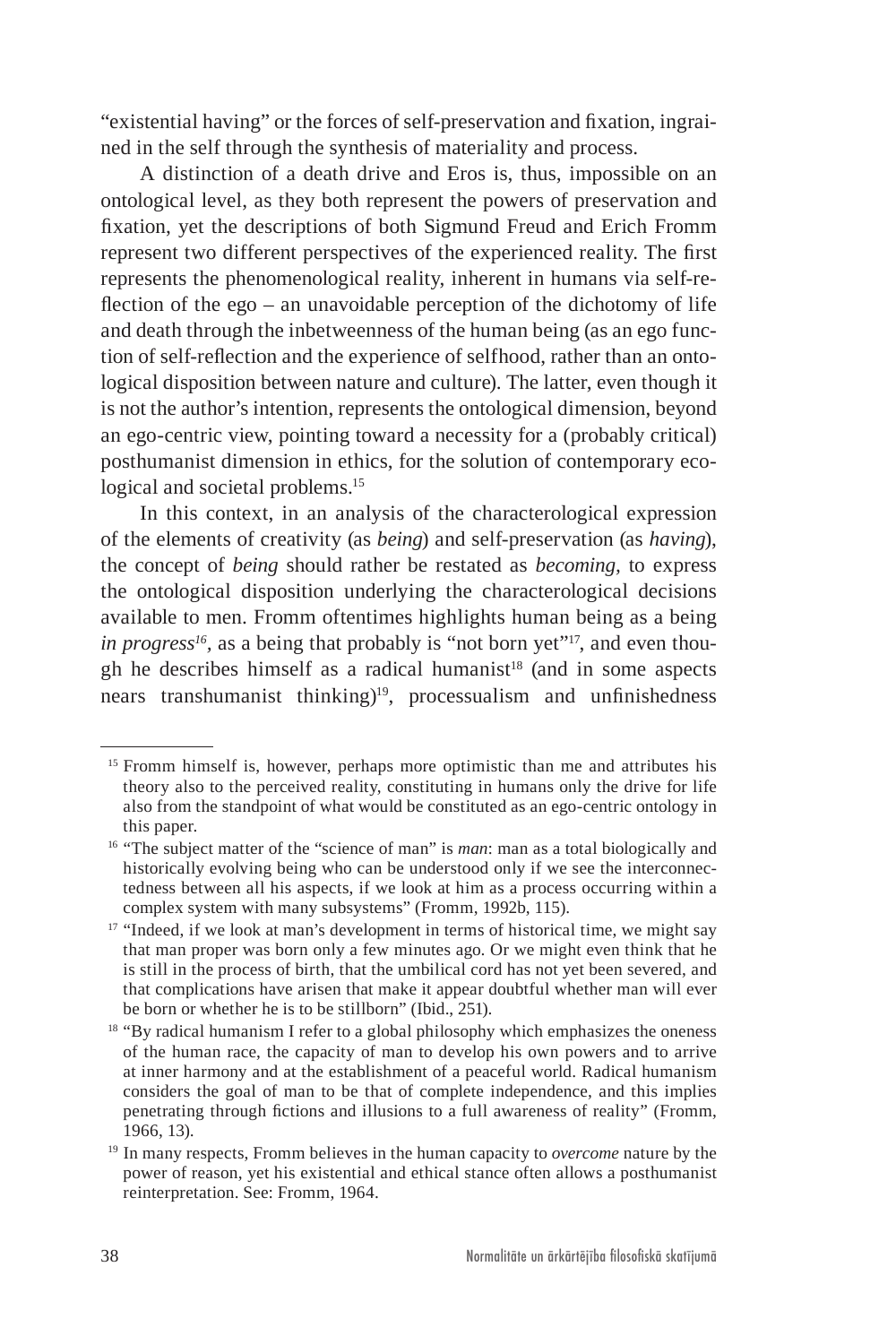demonstrate Fromm's concepts in a posthumanist light<sup>20</sup>. As a processual, active, creative participation, *being* translates into *becoming* and expresses the full potentiality of a living entity. Through the prism of Fromm, *becoming* and *having*, it grows even clearer that experience reveals both *having* and *becoming* as transmitters of culture and indicates an amplified ego-function to be the transmitter of an imbalance between *becoming* and *having* in contemporary culture, directed towards rationality, control, and objectivization as the expressions of the structure and fixation facilitated by a directionality towards *having.* The "death drive" here emerges in a pathological form, as a drive to rationalize and destruct, as a means of restructuring and controlling life forces. Thus, the concepts of *becoming* and *having* allow expressing the alienation of contemporary society, as well as an ontology characterized by process, historicity, and discontinuity, upon the basis of nature and culture as a continuum.

## Alienation in culture

despite the increasing evidence against it, the dualist paradigm continues to dominate everyday practices, especially in the form of scientific reductionism – a "reversed dualism" (Sauka, 2020c). As demonstrated in the previous section, the alienation of the anatomical, construed body is realized via the alienation of the *I-consciousness* of the lived, carnal body. To a certain extent, the conception of the world as an object is, hence, necessary for the anchoring of an *I-consciousness,* i.e., for the perception of a stable self. If we are to function, we must distinguish ourselves from the world as a separate structure. However, as we are also always immediately carnal, the degree of the alienation can vary. In a culture, which chooses to ignore the immediate carnal presence of the self, alienation can lead to undesirable results, which are especially noticeable in the perception of otherness, including the perception of the non-human other<sup>21</sup>.

<sup>&</sup>lt;sup>20</sup> This view is strengthened by passages such as this: "We had concluded that the full humanization of man requires the breakthrough from the possession-centered to the activity-centered orientation, from selfishness and egotism to solidarity and altruism" (Fromm, 1992a, 1).

<sup>&</sup>lt;sup>21</sup> The problem of "subject-object" oriented culture is highlighted in Martin Buber's work "Ich und Du", as well as the works of Emmanuel Levinas and many others, by problematizing the loss of a "third" element in the contemporary Western culture. A further study of otherness would reveal that the identification of a "third" element necessitates the understanding of the body as responsive and pathical, to overcome an objectivization of the "other" (in self and the surrounding world). The perception of otherness mirrors the perception of the self and impacts the discourse practices of social relations. This would be a topic for further study (Buber, 1923; Levinas, 1969).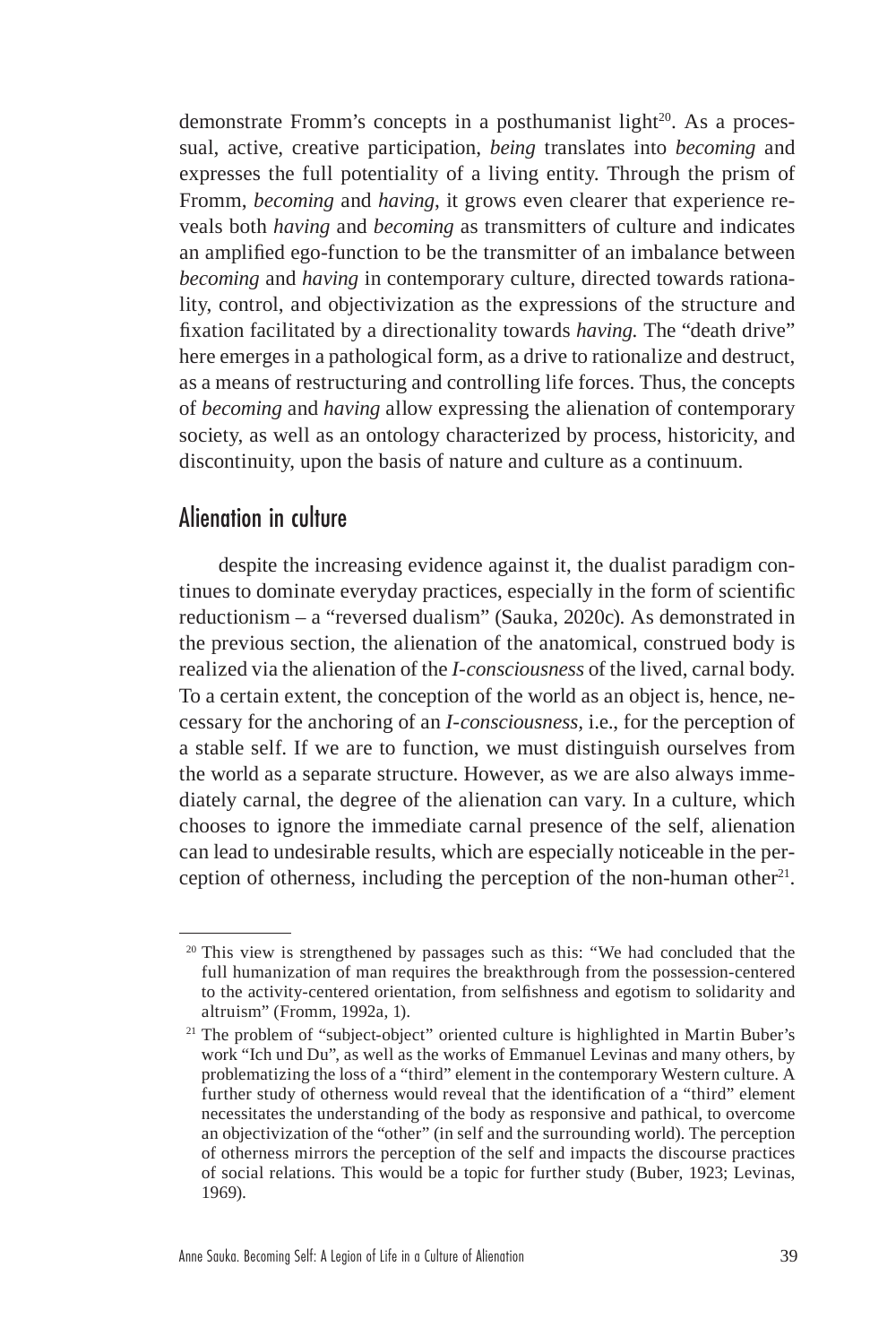The abovementioned dualism is expressed in the everyday practice in three social paradigms and their combinations:

- 1) In the form of a traditional (often religious) dualism;
- 2) In the form of naturalism or a "call back to nature";
- 3) In the form of a reversed dualism in scientific reductionism.

Each of these paradigms is based on the same ontological presupposition of a qualitative distinction of mind and body (as well as nature and culture). Each also seems to bear dangerous consequences for humanity, moreover, the world. It might seem strange that an elevation of spiritual values is dangerous or undesirable, yet, as the world has seen time and time again, an increased value of spirit often necessitates a devaluation of the carnal self in the form of eugenization or deprivatization of the body. The biopolitics of population control (forced sterilization, gender-biased abortions, etc.) is a clear example of the elevation of rationality over carnal experience with disregard of carnal, emotional consequences of seemingly rational decisions<sup>22</sup>. Such devaluation of the body and nature can only be possible, in a situation where flesh can be commodified and objectified, "stripped of spirit", as a mere object to be manipulated with. Similarly, the workforce in capitalism has also undergone extreme mechanization and deprivatization of the worker's biopower – a worker is a machine that needs maintenance through sleep and entertainment, yet their everyday work practices are often alienating and mechanistic, resulting, for example, in depression (Hari, 2018). The examples are plentiful and discussed in many sources, in the works of Fromm, Foucault, Agamben et al.

In the light of such occurrences, an opposite road of discourse, promoting a "return to nature", is often embarked upon. Today we can see that increasing technologization, mechanization of labor, the medicalization of life (especially in reproductive medicine, palliative care, and psychiatry) (Foucault, 1965; Illich, 2016), genitalization of sexuality (Laqueur, 2004; Laqueur, 1992; et al.), and other similar phenomena are often met with suspicion, encounter counter-movements, and resistance – powerful trends for the return to nature, going as far as the anti-vaxxer movement. In addition to seeming dangerous, both extremes appear to be stemming from inadequate ontological presuppositions.

The first assumes a dualist outlook that has gradually grown into a reversed dualism – a scientific reductionism that (in general) accepts the body as the "given objectivity" and mind or *I-consciousness* as the "unstable subjectivity". Stemming from the 19<sup>th</sup> century's hygenization and biologization of the body (Sarasin, 2000, 11–31), instead of the previous, religiously based dualism, the reversed version of dualism

<sup>&</sup>lt;sup>22</sup> See, for example, the movie by Christ and Dörholt, 2018 – "A lack of women in Asia".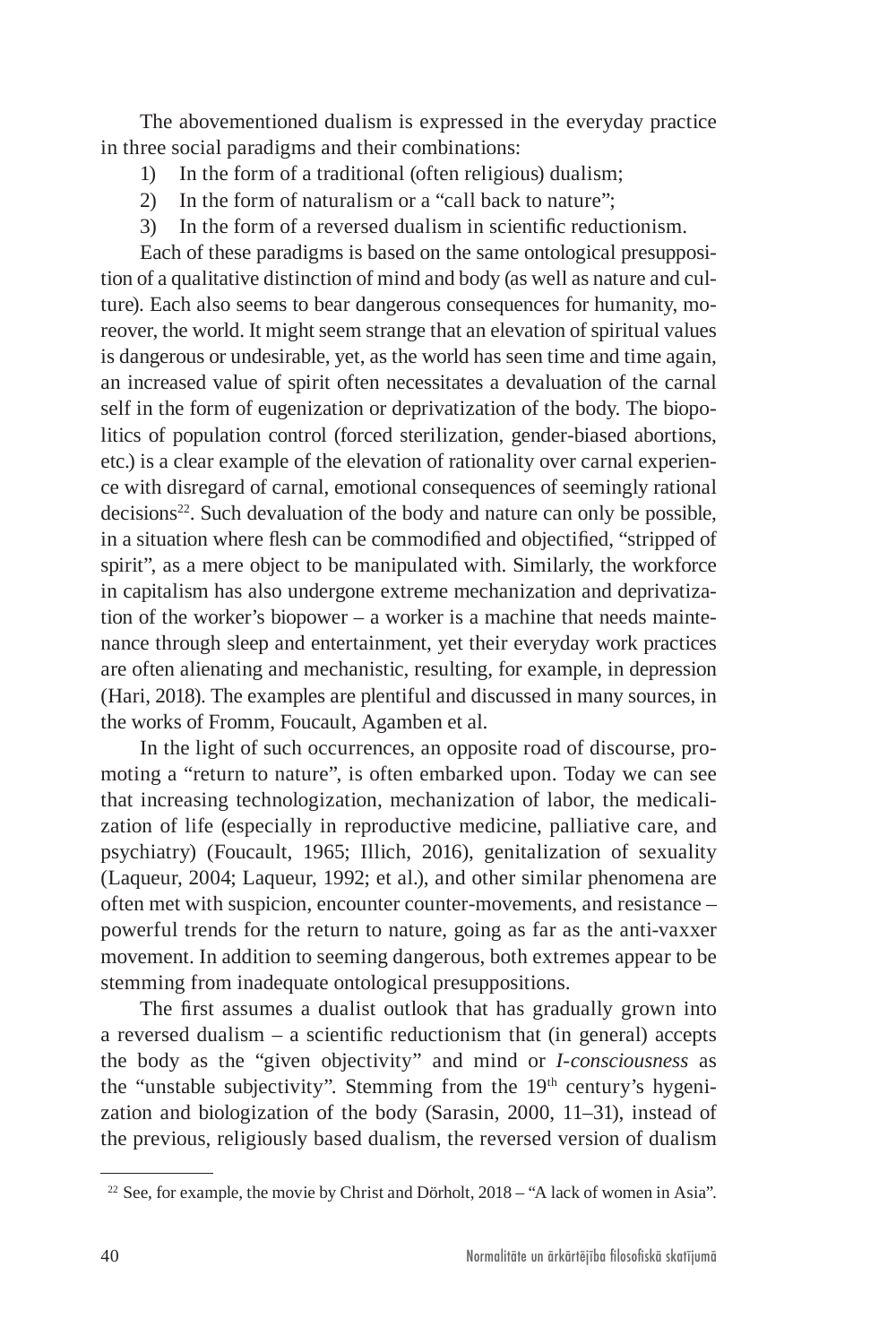places body above mind (or "soul") in its value hierarchy, yet does not refute dualism in general. This way it secures the alienation of the body, whilst the objectivization of the body loses all grounds of subjectivity.

The second tries to reconcile the body and the mind by a refutation of the dualist thinking, although seeming to ignore the circumstance that the human being cannot "return to nature", as being human has always entailed certain eccentricity of inbetweenness. Instead of an objectified, scientific body, the "naturalists" propose a kind of "revitalization of a vitalism", yet this is also a dualism in disguise – in their denial of "the cultural" it is situated as an essentially foreign, unnatural sphere of existence. An abomination, destined for destruction, an enemy in ourselves. This is understandable, as the alienation of culture might lead to a pessimist view of such an alienated existence, while it is also highly utopian, as well as dangerous in some cases (such as the "Church of Euthanasia" or the anti-vaxxer movement). This can be concisely expressed in the terms of a "nature *vs* technology" duality and is akin to the *passive nihilism23* paradigm coined by Deleuze as a term expressing Nietzsche's views on Buddhism as the ultimate consequence of Western nihilism.

The phenomenology of the carnal body, as considered before, tries to overcome these conflicts, by a refutation of the dualism, nevertheless, the conceptual grounds of "carnality as the nature that we are" and "body that we have" can also be misleading, if one contrasts "nature" with "technology", and denounces the latter, because it is only mediated through the alienated objectivity of the "body that we have". An immediate carnality is a given in every aspect of human existence, from the very basic functions of eating, sleeping and moving, to all manner of emotion, symbolic and cultural practices – in this sense, the phenomenological theory accepts the necessary carnality of all action.

The human condition of eccentricity, however, does offer several ways to conceive this carnality, which is often employed as a tool for the critique of technology by contrasting nature with technology (Böhme, 2019, 30–38). Such opposition is only possible, if one considers the carnal self to be chiefly (or only) mediated through the alienation in "the body that we have", which, in turn, is only possible, if one accepts the *immediate* carnality as a thoroughly passive phenomenon, without any means to mediate its inherent cultural potential to the world.

The relations with technology and other "inorganic prosthesis" can, thus, be encumbered by an unnecessary dualist outlook. A synthesis is,

 $23$  "Told in this way, the story still leads to the same conclusion: negative nihilism is replaced by reactive nihilism, reactive nihilism ends in passive nihilism. From God to God's murderer, from God's murderer to the last man" (Deleuze, 1983, 151).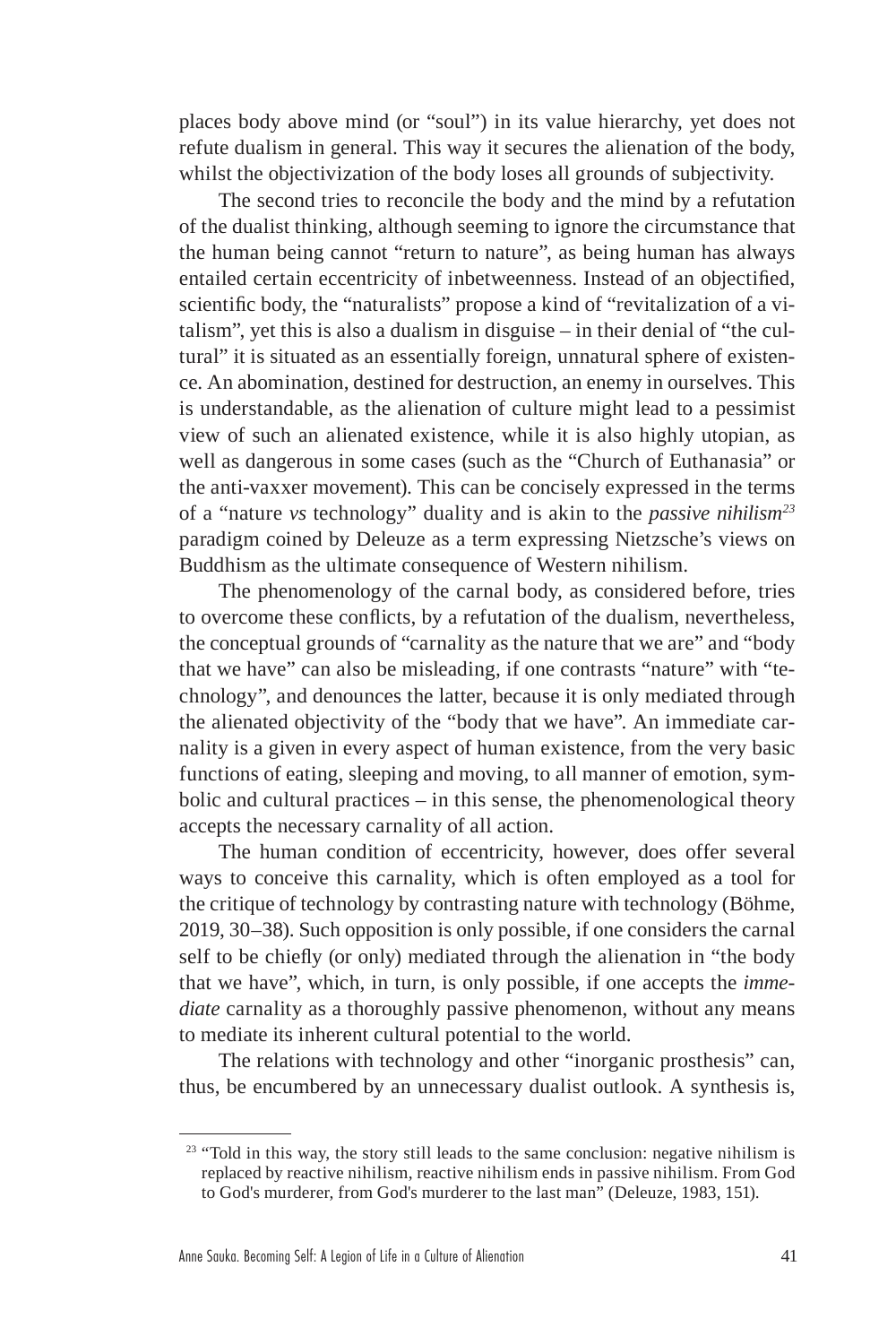however, possible. Rather than denying the role of "inorganic prosthesis" in our lives, the problems stemming from the alienation of today's culture must be sought for in the directionalities of *becoming* and *having*  that the cultural discourses hold, rather than problematizing the technologies (and, consequently, also the civilization) themselves. In this way, the critique of technology can be expressed through and with the critique of capitalism, as an accumulation of the *having* direction, as it is done in the works of Erich Fromm, placing the responsibility for the ego-centricity and alienation of contemporary society upon a social, rather than on an ontological expression of the mode of *having*.

### Conclusion: On becoming self

Philosophical anthropology (Friedrich Nietzsche, Max Scheler, Helmuth Plessner, etc.) has traditionally conceived the human disposition in the terms of an *inbetweenness,* which often situates human beings between nature and culture, attributing indeterminateness, irrationality, and a certain longing for *overcoming* as significant characteristics of the human condition. However, the phenomenology of the carnal body, in line with contemporary life sciences, reveals that the *I-consciousness*  is rather an observer of the state of inbetweenness than its origin, as it is not the origin of all cultural activity. Culture is rather an inherent part of nature, as the carnal self mediates cultural practice *immediately,* without a medium of the *I-consciousness.* The experienced inbetweenness is, thus, the experience of being between the two directionalities of life as a tension of historicity and materiality – the *becoming* (related to the immediate *carnality*) and the *having* (objectified body image).

Both represent the tension that is life as the synthesis of temporality and spatiality, the dissolution of which is death as fixation of the spatial structure (stopping of heart, brain function, etc.) and the diversification and amplification of the temporal/transformative factor – the dissolution of the ego, the transformation of energy forces. The *having* directionality of life is, therefore, neither a uniquely human characteristic nor the only medium of culture – it is a necessary part of being, although human *inbetweenness,* which functions as "being self and experiencing it, too" amplifies the alienation expressed in the *having* orientation, predisposing humanity to excessive rationalization, control, etc., which are the trends underlying current discourses of deprivatization, eugenization, objectivization, etc.

Clothes, pens, glasses, eating utensils – these are all functional tools that have existed for centuries and become part of our lifeworld. The ease, with which we as bodily beings seem to incorporate "inorganic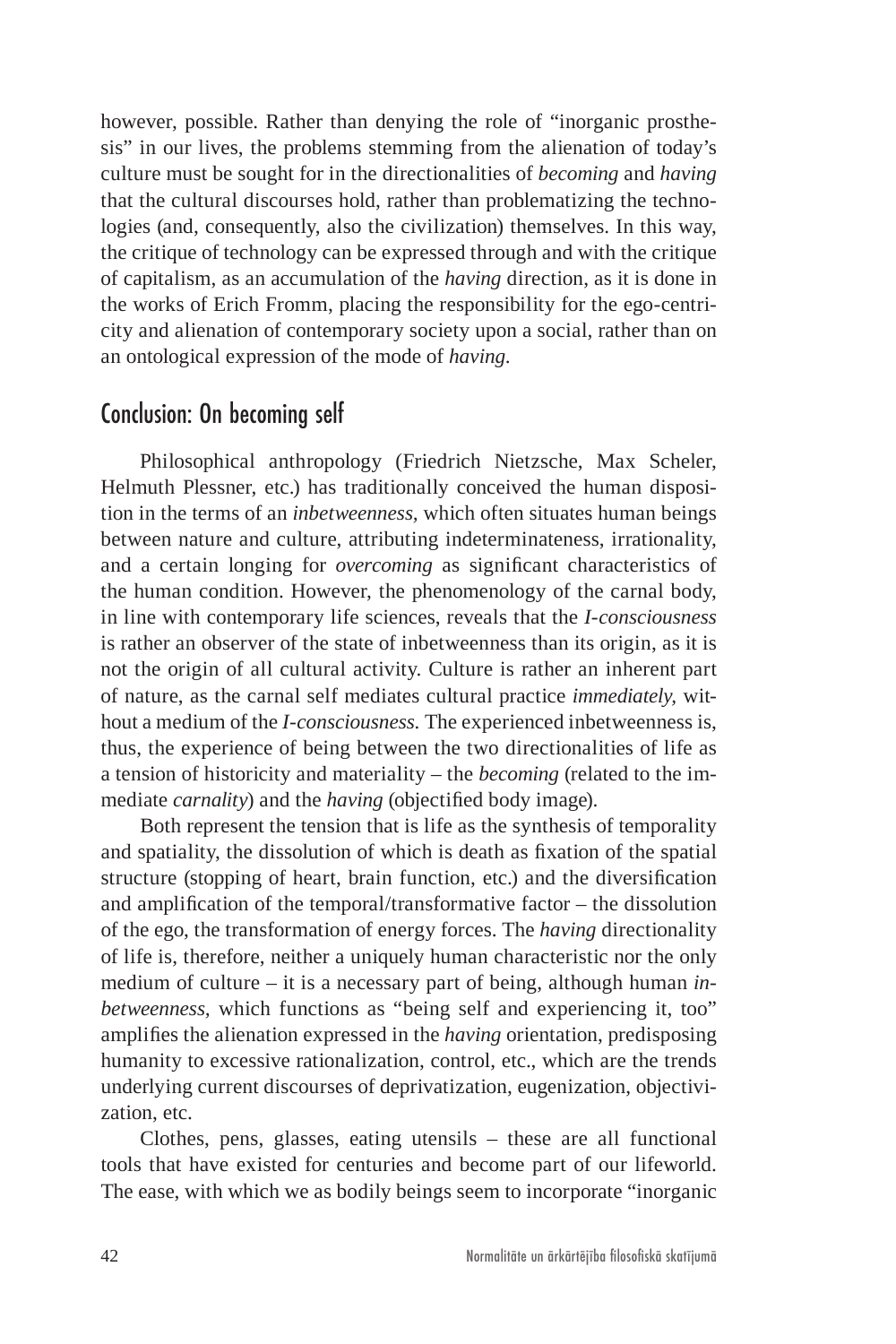prosthesis" in our everyday practices, seem to articulate an authentic, *immediate* carnality (*leiblichkeit*) – the presence of flesh that allows building a synthetic relationship with the environment, without the medium of an *I-consciousness,* which often partakes in symbolic and undeniable cultural practices, such as sewing, playing music, dancing mainly as a spectator, as an observer that is rationalizing an action, emotion or decision made by the carnal self.

Hence, technologization does not overtly change the ontological situation and neither is it "unnatural" or completely foreign to true human nature. The same can be said not only of the relations between carnal bodies and inorganic prosthesis but also of human relations, i.e., of the relations between several selves. The ontological make-up presupposes a striving for an ego-centric self, for the preservation of a *living* system – a process that is dependent on the tension of historicity and materiality. This is expressed by the dichotomy of *becoming* and *having.*  A common misunderstanding is a supposition that *having* directionality of life is the only possible medium of truly human – cultural existence. This is, however, not the case, if a historical, senseful materiality of the carnal body is assumed. Culture is already inherent and primordial to the *I-consciousness,* which experiences both directionalities, but mainly actively functions through the *having* directionality in the contemporary Western culture.

Conversely, *having* orientation is always already present in human relations with the surrounding world and is a necessary tool for experiencing selfhood (as fixation) in a world of otherness. This is especially evident in a discussion of life and death – the dichotomy that functions only in an ego-centric setting and has no ontological foundation in the way it is perceived in everyday life. The ontological instability of the self (which is also its foundation) seems to suggest that the relations between humans and machines *per se* might not be ontologically different from the relations of humans and nature – i.e., the immediate materiality of the human body does not exclude the use of the inorganic prosthesis, nor does it endanger the carnal experience – transformation and change are already primordially inherent characteristics of the enfleshed, carnal self, without which a self cannot even emerge, and the materiality at the core of any technology is *per se* not different from the lived materiality of the world.

The relationship with any "inorganic prosthesis", hence, could be understood through an understanding of a becoming, carnal self (*leibliches Selbst*) – grasped as an inbetweenness, a synthesis of "carnal being" (*Leibsein*) and the "body that we have" (*Körper haben*), incorporating, instead of dividing the dimensions of subjectivity and objectivity, where life is understood as a *becoming* – a tension between transformation fixation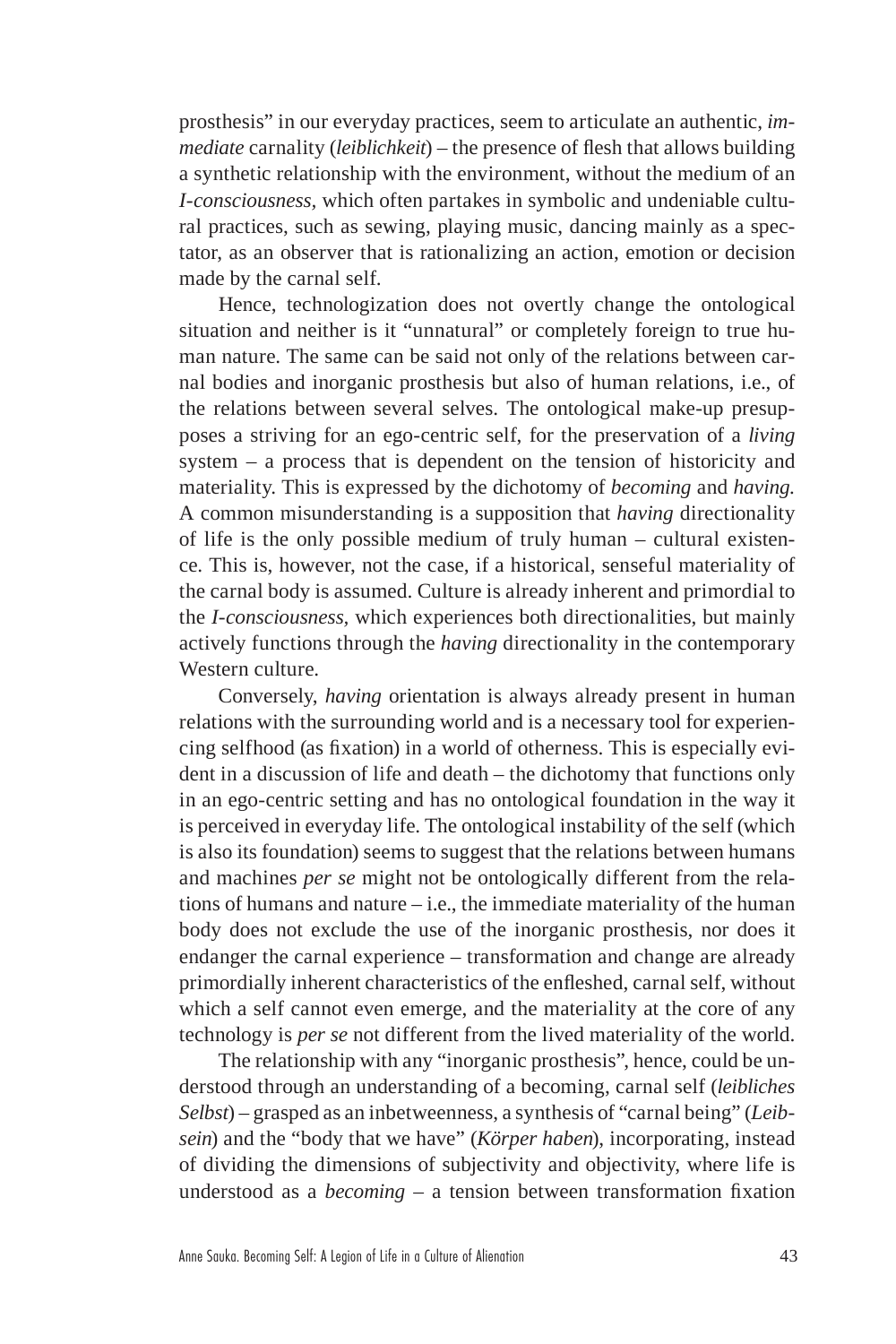and transformation (beyond the dichotomy of life and death), which does not presuppose certain elements to be alien to life and lived carnality (inorganic). The use of biotechnologies and other technological developments does not automatically endanger human selfhood or promote a turn against nature, nor does it presuppose a transhuman self, "freed" from its mortal and material existence (Braidotti, 2013, 90–92).

The directionality towards certain elements in the modes of *becoming* or *having* as the discourse directionalities toward life (as striving toward creativity and generative powers) or death (as an amplified "death drive", i.e. a desire for stability, rationality, and fixation) are, thus, the basis for an ethical critique, rather than the ontological make-up itself and the dangers of invasive technologization must rather be associated with the dualist discourse of the Western society, stemming from an excessive alienation (amplified *having* directionality) of the anatomical body figure, and the ethical solutions for today's issues should rather be sought on the basis of a posthuman, neomaterial ontology of the *becoming, carnal self.*

#### Acknowledgments

This article is supported by the ERAF (European Regional Development Fund) Post-Doctoral Research Support Programme [project No. 1.1.1.2/VIAA/1/16/001, research application No. 1.1.1.2./VIAA/4/20/613, project "Onto-Genealogies: The Body and Environmental Ethics in Latvia].

#### **References**

- Alaimo, Stacy. (2010) *Bodily Natures: Science, Environment, and the Material Self.* Bloomington: Indiana University Press.
- Böhme, Gernot. (2003) *[Leibsein als Aufgabe: Leibphilosophie in pragmatischer](http://www.amazon.de/gp/product/3906336387)  [Hinsicht](http://www.amazon.de/gp/product/3906336387).* Kusterdingen: Die Graue Edition.
- Böhme, Gernot. (2008a) *[Ethik leiblicher Existenz: Über unseren moralischen Umgang](http://www.amazon.de/gp/product/3518294806)  [mit der eigenen Natur](http://www.amazon.de/gp/product/3518294806).* Frankfurt/M.: Suhrkamp.
- Böhme, Gernot. (2008b) *Invasive Technisierung. Technikphilosophie und Technikkritik.*  Kusterdingen: Die Graue Edition.
- Böhme, Gernot. (2019) *Leib. Die Natur, die wir selbst sind.* Frankfurt: Suhrkamp Verlag: Berlin.
- Braidotti, Rosi. (2013) *The Posthuman*. Cambridge: Polity Press.

Buber, Martin. (1923) *Ich un Du.* Leipzig: Infelverlag.

- Christ, Antje; Dörholt, Dorothe dir. (2018) *A Lack of Women in Asia*. Cologne: Bildersturm Filmproduktion. Available: *[https://archive.org/details/ALackOf](https://archive.org/details/ALackOfWomenInAsiaDW)  [WomenInAsiaDW](https://archive.org/details/ALackOfWomenInAsiaDW)* Documentary. (Accessed February 27, 2019).
- Darwin, Charles. (1871) *The Descent of Man, and Selection in Relation to Sex*. London: John Murray.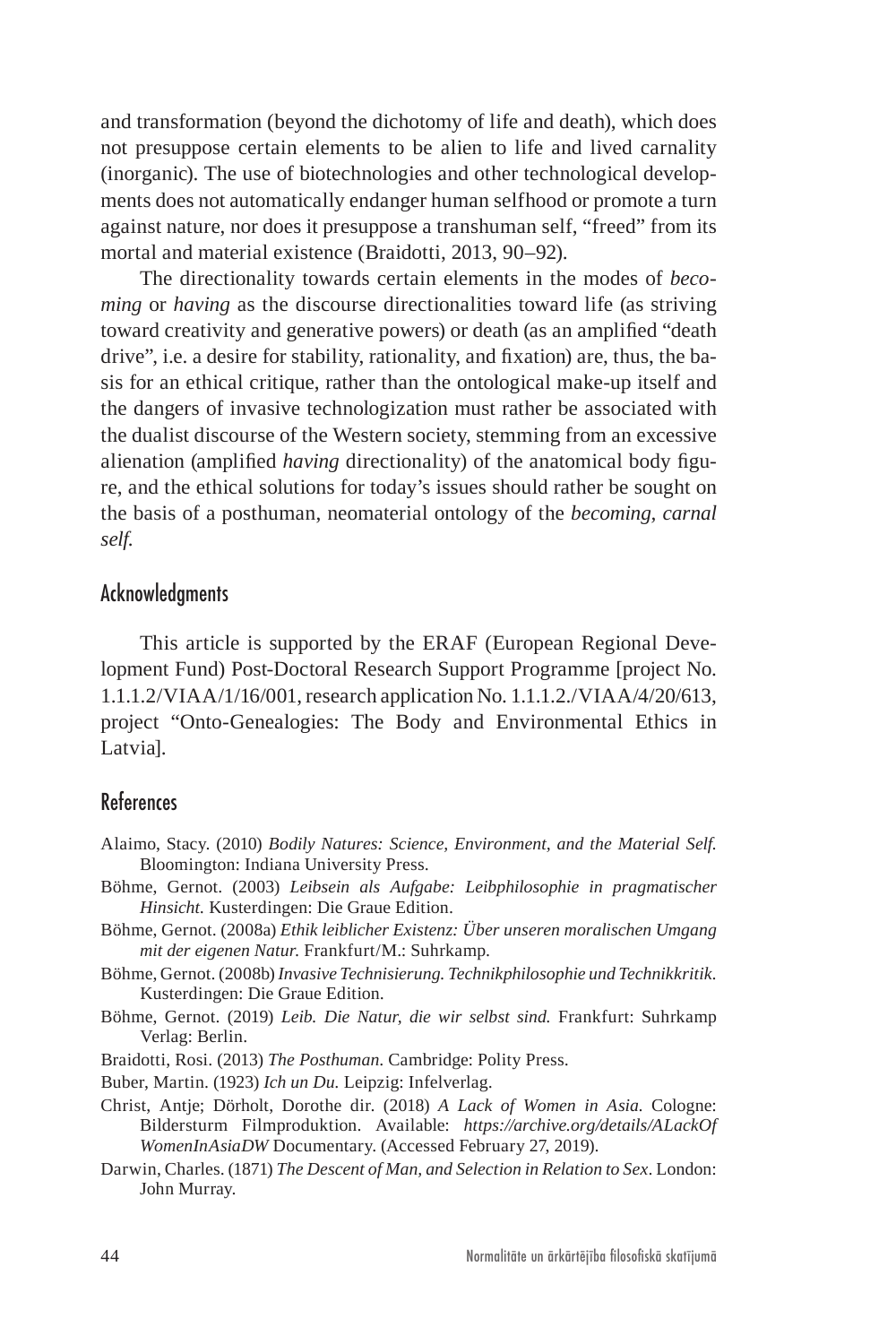- Deleuze, Gilles. (1983) *Nietzsche and Philosophy*. Translated by Janis Tomlinson. London: The Athlone Press.
- Deleuze, Gilles. (1991) *Bergsonism,* New York: Zone Books.
- Deleuze, Gilles; Guattari, Felix. (2000) *Anti-Oedipus. Capitalism and Schizophrenia.* Translated by Robert Hurley et al. Minneapolis, MN: University of Minnesota Press.
- Foucault, Michel. (1965) *Madness and Civilization: A History of Insanity at the Age of Reason.* Translated by Richard Howard. New York: Vintage Books.
- Foucault, Michel. (1977) *Discipline and Punish. The Birth of Prison.* Translated by Alan Sheridan. New York: Pantheon.
- Foucault, Michel. (1978) *The History of Sexuality, Volume One.* Translated by. Robert Hurley. New York: Vintage.
- Fromm, Erich. (1964) *The Heart of Man: Its Genius for Good and Evil.* New York: Harper and Row.
- Fromm, Erich. (1966) *You Shall Be as Gods. A Radical Interpretation of the Old Testament and Its Tradition*. New York: Holt, Rinehart and Winston.
- Fromm, Erich. (1976) *To Have or to Be?* New York: Harper and Row.
- Fromm, Erich. (1992a) *The Art of Being.* New York: The Continuum Publishing Company.
- Fromm, Erich. (1992b) *The Anatomy of Human Destructiveness.* New York: Holt, Rinehart and Winston.
- Fuchs, Thomas. (2013) Zwischen Leib und Körper*.* // *Leib und Leben. Perspektiven für eine neue Kultur der Körperlichkeit.* Hrsg. Marcus Knaup, Martin Hänhel. WBG: Darmstadt.
- Grosz, Elizabeth. (2004) *The Nick of Time. Politics, Evolution and the Untimely,*  Crow's Nest: Allen & Unwin.
- Hari, Johann. (2018) The Real Causes of Depression. // *How to Academy.* Available: *<https://youtu.be/Hfl3Yh7fS4g>* (Accessed February 21, 2020).
- Illich, Ivan. (2016) *Limits to Medicine. Medical Nemesis: The Expropriation of Health.*  New York: Marion Boyars.
- Kierkegaard, Soren. (1980) *Sickness Unto Death.* Translated by Howard V. Hong. Edna H. Hong, Princeton: Princeton University Press.
- Laqueur, Thomas Walter. (1992) *Making Sex. Body and Gender from the Greeks to Freud*. London: Harvard University Press.
- Laqueur, Thomas Walter. (2004) *Solitary Sex. A Cultural History of Masturbation,*  New York: Zone Books.
- Levinas, Emmanuel. (1969) *Totality and infinity*. Pittsburgh, PA: Duquesne University Press.
- Mayer, Emeran. (2016) *The Mind-Gut Connection.* Harper Wave.
- Morgan, James. (2018) A group of people with an amphibious life have evolved traits to match. Available: *[https://www.economist.com/science-and-technology/2018/](https://www.economist.com/science-and-technology/2018/04/21/a-group-of-people-with-an-amphibious-life-have-evolved-traits-to-match)  [04/21/a-group-of-people-with-an-amphibious-life-have-evolved-traits-to-match](https://www.economist.com/science-and-technology/2018/04/21/a-group-of-people-with-an-amphibious-life-have-evolved-traits-to-match)* (Accessed April 21, 2019).
- Nietzsche, Friedrich W. (1999a) *Sämtliche Werke: Kritische Studienausgabe*, vol. 1, *Die Geburt der Tragödie aus dem Geiste der Musik*, ed. Giorgio Colli and Mazzino Montinari München: Deutscher Taschenbuch Verlag de Gruyter.
- Nietzsche, Friedrich W. (1999b) *Sämtliche Werke: Kritische Studienausgabe*, vol. 4, *Also sprach Zarathustra*, ed. Giorgio Colli and Mazzino Montinari**.** München: Deutscher Taschenbuch Verlag de Gruyter.
- Oksala, Johanna. (2004) *What is Feminist Philosophy? Thinking Birth Phenomenologically.* Available: [https://www.radicalphilosophy.com/article/what-is-feminist](https://www.radicalphilosophy.com/article/what-is-feminist-phenomenology)[phenomenology](https://www.radicalphilosophy.com/article/what-is-feminist-phenomenology) (Accessed April 2, 2019).